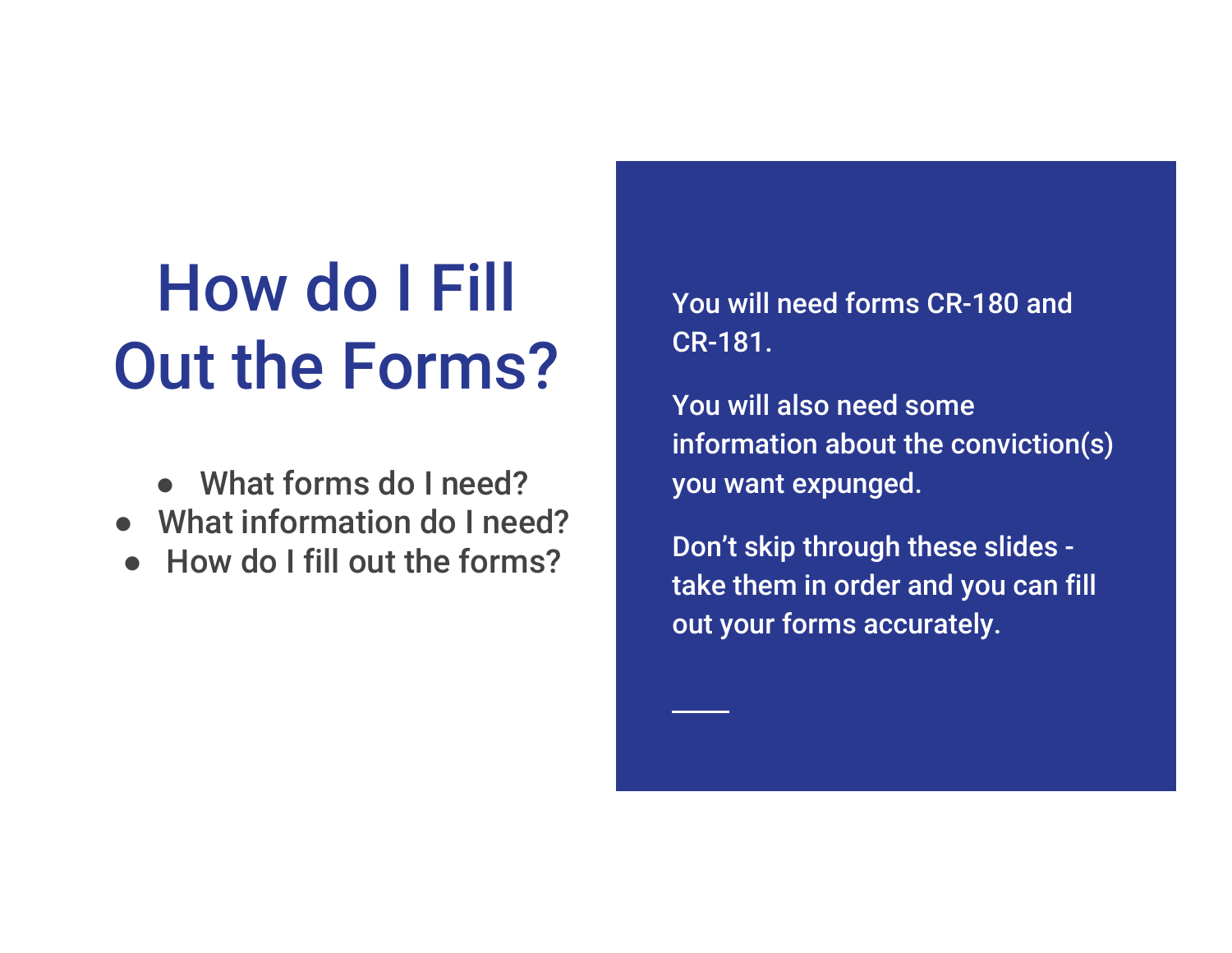Links to download the CR-180 and CR-181 are available on the Kern County Law Library's web page where this slideshow is posted. You can always email or call and request the forms be emailed to you directly.

You should also prepare to fill out your form by using the Kern County Superior Court website to review the information about your conviction(s). You can look up your case information by visiting this link:

https://www.kern.courts.ca.gov/online\_services/criminal\_case\_search\_disclaimer

You can look up your case info with your case number or your name.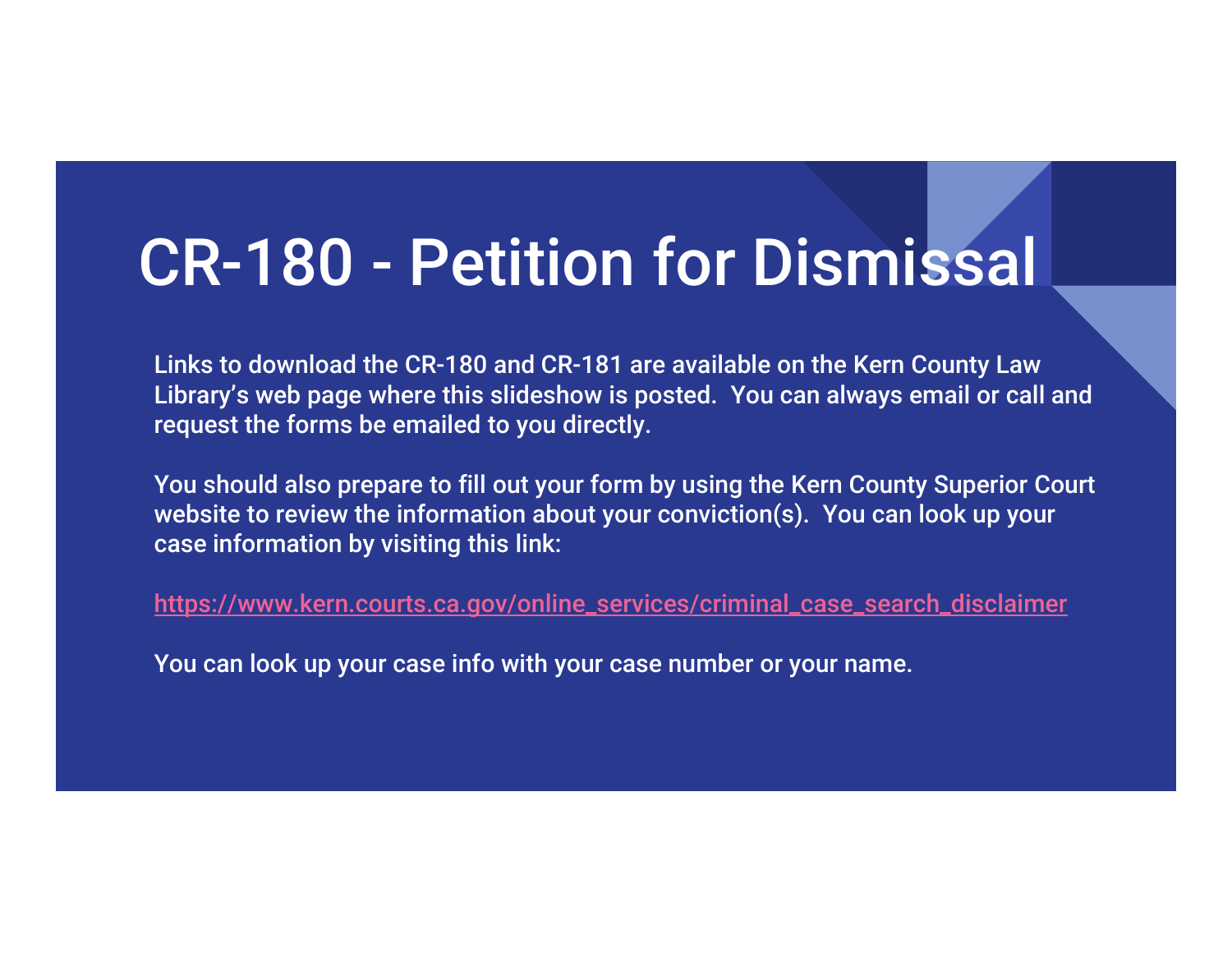#### Google: "Kern County Superior Court" or go straight to kern.courts.ca.gov



This is the icon you are looking for to search your case info.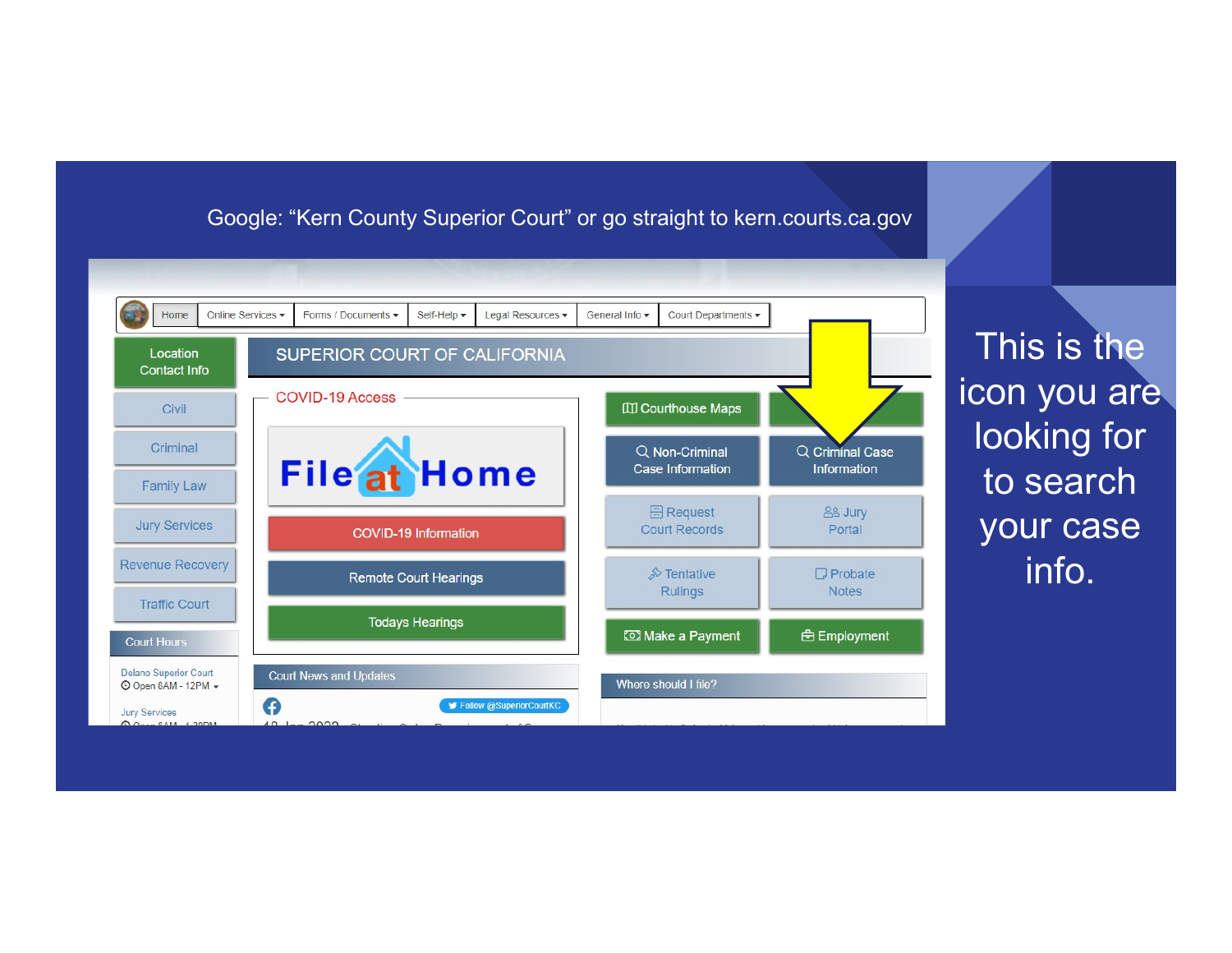This is the form you use to request that the court dismiss your old conviction.

|                                                                                      |                               |                | CR-180             |
|--------------------------------------------------------------------------------------|-------------------------------|----------------|--------------------|
| ATTORNEY OR PARTY WITHOUT ATTORNEY:                                                  | STATE BAR NO.:                |                | FOR COURT USE ONLY |
| NAME:                                                                                |                               |                |                    |
| FIRM NAME:                                                                           |                               |                |                    |
| STREET ADDRESS:                                                                      | <b>College State</b>          |                |                    |
| CITY:                                                                                | STATE:                        | ZIP CODE:      |                    |
| TELEPHONE NO :                                                                       | FAX NO:                       |                |                    |
| F-MAIL ADDRESS:                                                                      |                               |                |                    |
| ATTORNEY FOR (name):                                                                 |                               |                |                    |
| PEOPLE OF THE STATE OF CALIFORNIA                                                    |                               |                |                    |
| v.                                                                                   |                               |                |                    |
| DEFENDANT:                                                                           |                               | DATE OF BIRTH: |                    |
|                                                                                      |                               |                | CASE NUMBER:       |
|                                                                                      | <b>PETITION FOR DISMISSAL</b> |                | FOR COURT USE ONLY |
| (Pen. Code, §§ 17(b), 17(d)(2), 1203.4, 1203.4a, 1203.41, 1203.42, 1203.43, 1203.49) |                               |                | DATE:<br>TIME:     |
|                                                                                      |                               |                | <b>DEPARTMENT:</b> |

1. On  $(date)$ : the petitioner (the defendant in the above-entitled oriminal<br>following offenses or was granted deferred entry of judgment for the following offenses: , the petitioner (the defendant in the above-entitled criminal action) was convicted of a violation of the

| Code<br>100000010 | <b>Section</b> | Type of offense (felony,<br>misdemeanor, or infraction): | Eligible for reduction to<br>misdemeanor under Penal<br>Code, § 17(b) (yes or no) | Eligible for reduction to<br>infraction under Penal<br>Code, § 17(d)(2) (yes or no) |
|-------------------|----------------|----------------------------------------------------------|-----------------------------------------------------------------------------------|-------------------------------------------------------------------------------------|
|                   |                |                                                          |                                                                                   |                                                                                     |
|                   |                |                                                          |                                                                                   |                                                                                     |
|                   |                |                                                          |                                                                                   |                                                                                     |
|                   |                |                                                          |                                                                                   |                                                                                     |

If additional space is needed for listing offenses, use Attachment to Judicial Council Form (form MC-025).

#### 2. Felony or misdemeanor with probation granted (Pen. Code, § 1203.4)

Probation was granted on the terms and conditions stated in the docket of the above-entitled court; the petitioner is not serving a sentence for any offense, on probation for any offense, or under charge of commission of any crime, and the petitioner (check all that apply)

- a. has fulfilled the conditions of probation for the entire period thereof.
- b. has been discharged from probation prior to the termination of the period thereof.

c. should be granted relief in the interests of justice. (Please note: You may explain why granting a dismissal would be in the interests of justice. You can provide that information by writing in the space below, or by attaching a letter<br>or other relevant documents. If you need more space for your writing, you can use the Attached Declar MC-031) and attach it to this petition.)

Form Approved for Optional Use<br>Judicial Council of California<br>CR-180 FRey, January 1, 2019

PETITION FOR DISMISSAL

Penal Code, §§ 17(b), 17(d)(2), 1203.4, 1203.4a,<br>1203.41, 1203.42, 1203.43, and 1203.49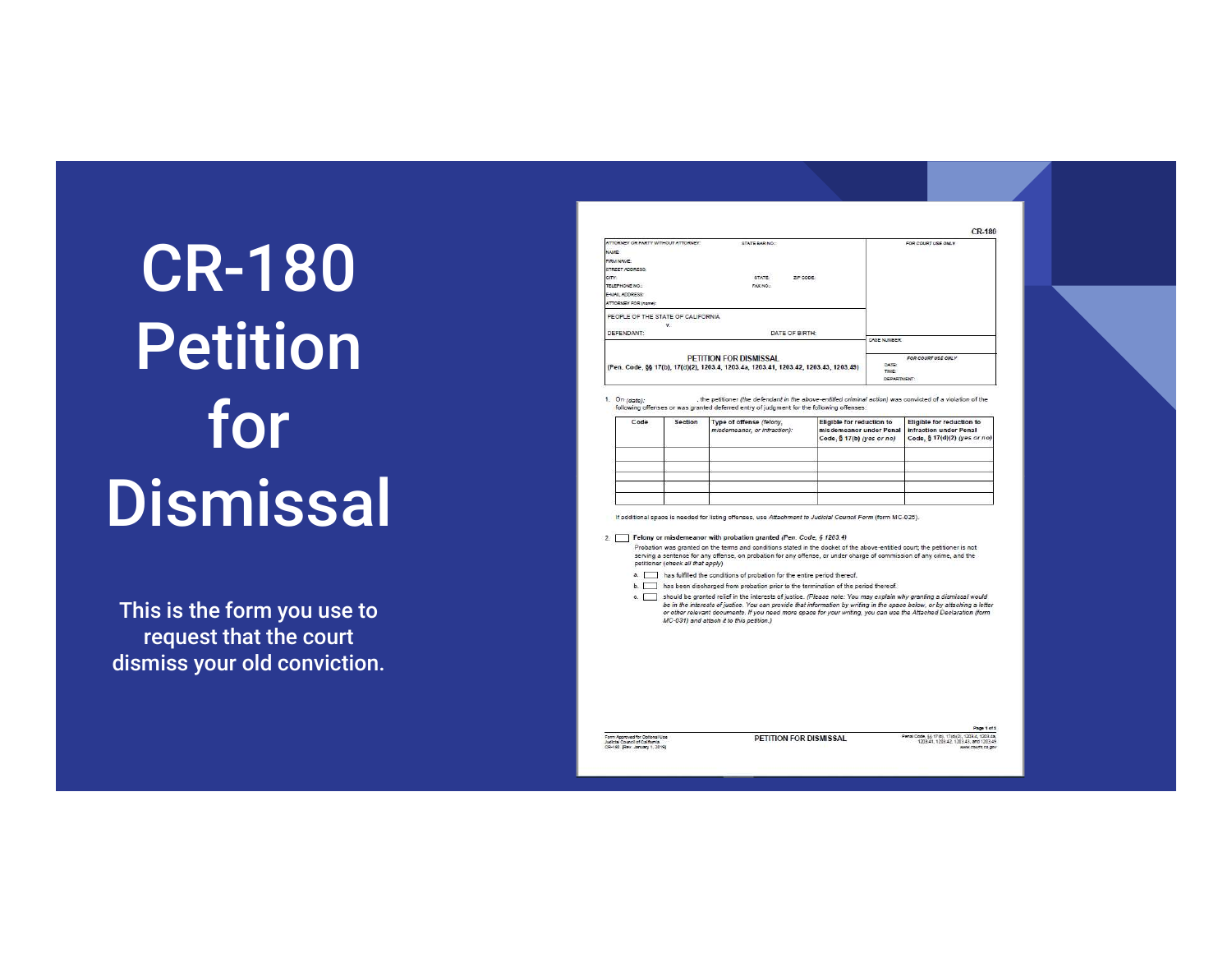You fill in your contact info in the top left part of the form. You are the Defendant, and you are representing yourself. Firm name and fax number are unnecessary for non-lawyers.



| ATTORNEY OR PARTY WITHOUT ATTORNEY:       | STATE BAR NO.:                                                                                                 | FOR COURT USE ONLY                                                               |
|-------------------------------------------|----------------------------------------------------------------------------------------------------------------|----------------------------------------------------------------------------------|
| NAME: Herman Munster                      |                                                                                                                |                                                                                  |
| FIRM NAME:                                |                                                                                                                |                                                                                  |
| STREET ADDRESS: 1313 Mockingbird Lane     |                                                                                                                |                                                                                  |
| city: Bakersfield                         | STATE: CA<br>ZIP CODE: 93310                                                                                   |                                                                                  |
| TELEPHONE NO.: (661) 123-4567             | FAX NO.:                                                                                                       |                                                                                  |
| E-MAIL ADDRESS: AILouis4ever@fakemail.com |                                                                                                                |                                                                                  |
| ATTORNEY FOR (name): Self                 |                                                                                                                |                                                                                  |
| PEOPLE OF THE STATE OF CALIFORNIA         |                                                                                                                |                                                                                  |
|                                           |                                                                                                                |                                                                                  |
| DEFENDANT: Herman Munster                 | DATE OF BIRTH: 1/1/1950                                                                                        |                                                                                  |
|                                           |                                                                                                                | CASE NUMBER:<br>BM1234567                                                        |
|                                           | PETITION FOR DISMISSAL<br>(Pen. Code, §§ 17(b), 17(d)(2), 1203.4, 1203.4a, 1203.41, 1203.42, 1203.43, 1203.49) | FOR COURT USE ONLY<br>DATE: 5/4/2021<br><b>TIME: 8:30 AM</b><br>DEPARTMENT:   /M |

**CR-180**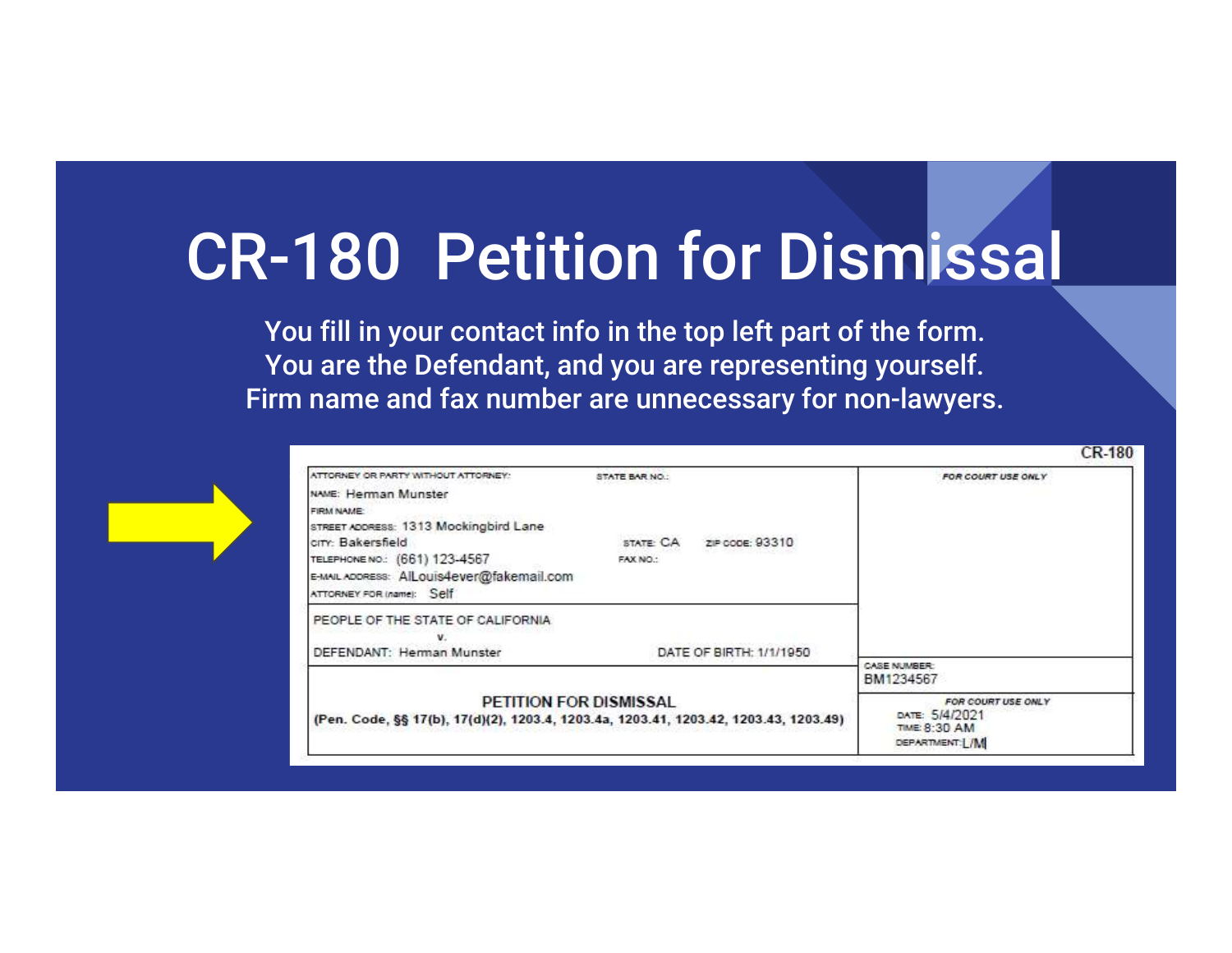| ATTORNEY OR PARTY WITHOUT ATTORNEY:       | STATE BAR NO.:               | FOR COURT USE ONLY        |
|-------------------------------------------|------------------------------|---------------------------|
| NAME: Herman Munster                      |                              |                           |
| FIRM NAME:                                |                              |                           |
| STREET ADDRESS: 1313 Mockingbird Lane     |                              |                           |
| crry: Bakersfield                         | ZIP CODE: 93310<br>STATE: CA |                           |
| TELEPHONE NO.: (661) 123-4567             | FAX NO.:                     |                           |
| E-MAIL ADDRESS: AlLouis4ever@fakemail.com |                              |                           |
| ATTORNEY FOR Inamel: Self                 |                              |                           |
| PEOPLE OF THE STATE OF CALIFORNIA         |                              |                           |
|                                           |                              |                           |
|                                           |                              |                           |
|                                           | DATE OF BIRTH: 1/1/1950      |                           |
| DEFENDANT: Herman Munster                 |                              | CASE NUMBER:<br>BM1234567 |

**CR-180** 

You pick your own hearing date. You should contact the court where you will file to confirm which days of the week they hear criminal motions, at what time, and in which department.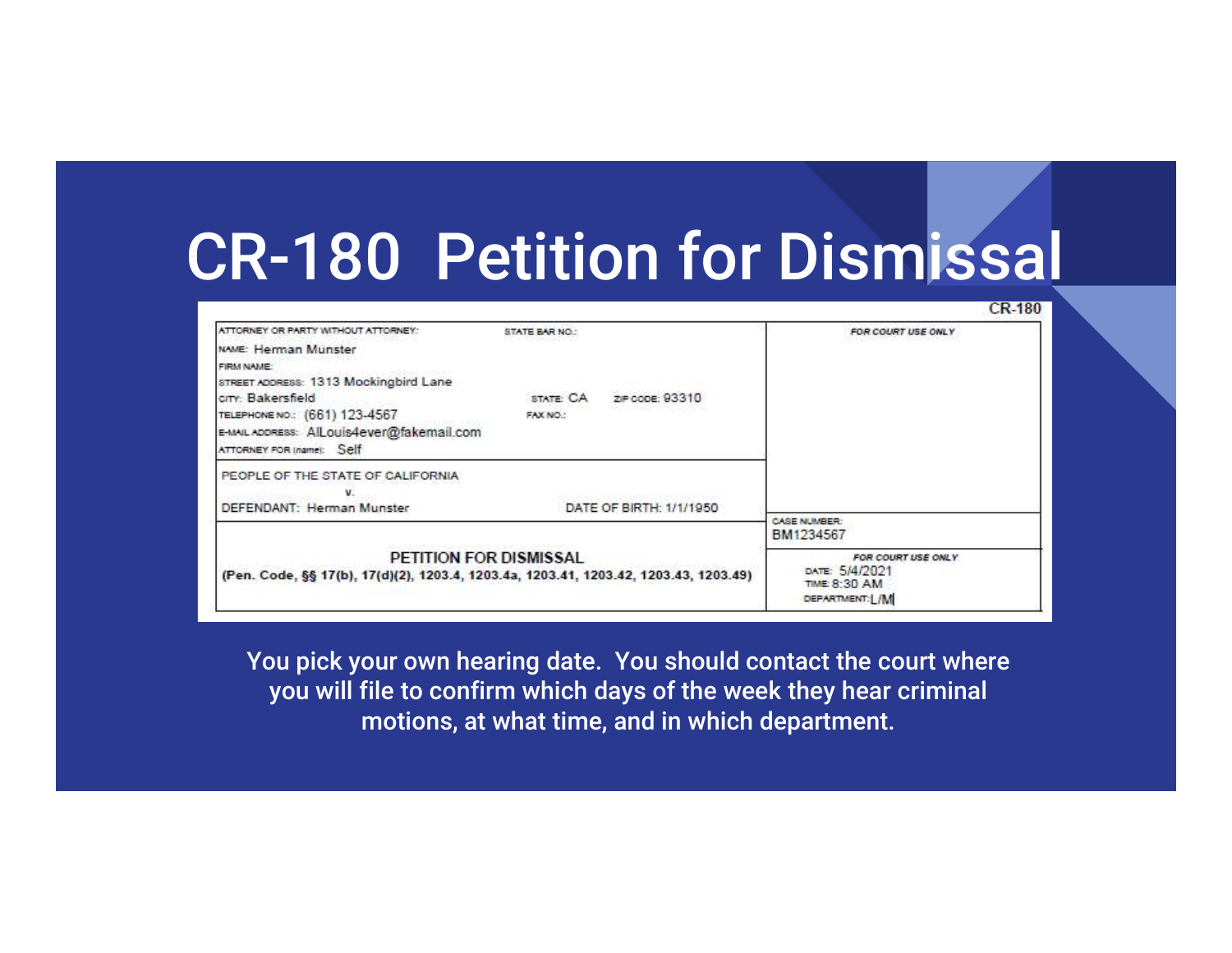#### HOW TO SCHEDULE YOUR HEARING

- **1)** You must select a date for your hearing that falls on a day of the week<br>
1) You must select a date for your hearing that falls on a day of the week<br>
where the court hears motions. For example, if you are expunging a<br> where the court hears motions. For example, if you are expunging a misdemeanor conviction at the Metro Justice Building in Bakersfield, their motion schedule is Tuesday, Wednesday and Thursday, at 8:30 AM in Division L/M. If you try to schedule for a Monday or Friday at that location, you will be unsuccessful. **2)** You <u>must</u> select a date for your hearing that falls on a day of the week<br>where the court hears motions. For example, if you are expunging a<br>misdemeanor conviction at the Metro Justice Building in Bakersfield, their<br> Friestal and the appropriate criminal division. To the pick of the week<br>Wou <u>must</u> select a date for your hearing that falls on a day of the week<br>where the court hears motions. For example, if you are expunging a<br>misdemean 3) You <u>must</u> select a date for your hearing that falls on a day of the week<br>where the court hears motions. For example, if you are expunging a<br>misdemeanor conviction at the Metro Justice Building in Bakersfield, their<br>mot
- 15 days past the date where the District Attorney and Probation department get their copies of your documents, and you file your original documents with the appropriate criminal division.
- hearing. If you schedule a hearing and do not attend, your petition will not be considered.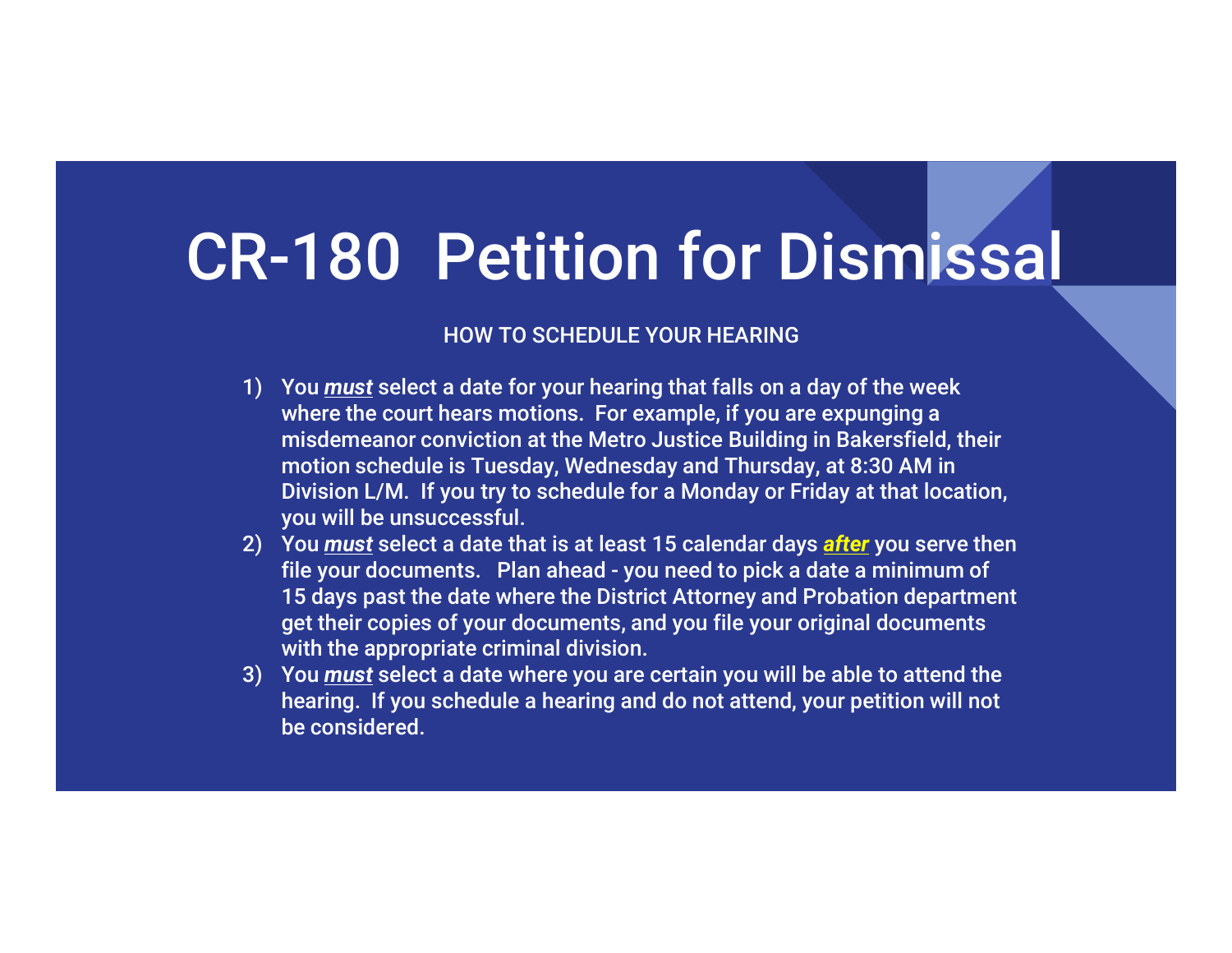**CR-180** 

| ATTORNEY OR PARTY WITHOUT ATTORNEY:<br>NAME: Herman Munster<br>FIRM NAME:<br>STREET ADDRESS: 1313 Mockingbird Lane<br>crry: Bakersfield<br>TELEPHONE NO.: (661) 123-4567 | STATE BAR NO.:<br>STATE: CA<br>ZIP CODE: 93310<br>FAX NO.: | FOR COURT USE ONLY                                                                     |
|--------------------------------------------------------------------------------------------------------------------------------------------------------------------------|------------------------------------------------------------|----------------------------------------------------------------------------------------|
| E-MAIL ADDRESS: AlLouis4ever@fakemail.com<br>ATTORNEY FOR (name): Self<br>PEOPLE OF THE STATE OF CALIFORNIA                                                              |                                                            |                                                                                        |
| v.<br>DEFENDANT: Herman Munster                                                                                                                                          | DATE OF BIRTH: 1/1/1950                                    | CASE NUMBER:                                                                           |
| <b>PETITION FOR DISMISSAL</b><br>(Pen. Code, §§ 17(b), 17(d)(2), 1203.4, 1203.4a, 1203.41, 1203.42, 1203.43, 1203.49)                                                    |                                                            | BM1234567<br>FOR COURT USE ONLY<br>DATE: 5/4/2021<br>TIME: 8:30 AM<br>DEPARTMENT: [ /M |

You write the date you pick, the time, and the department for your hearing here, even though it says "For Court Use Only"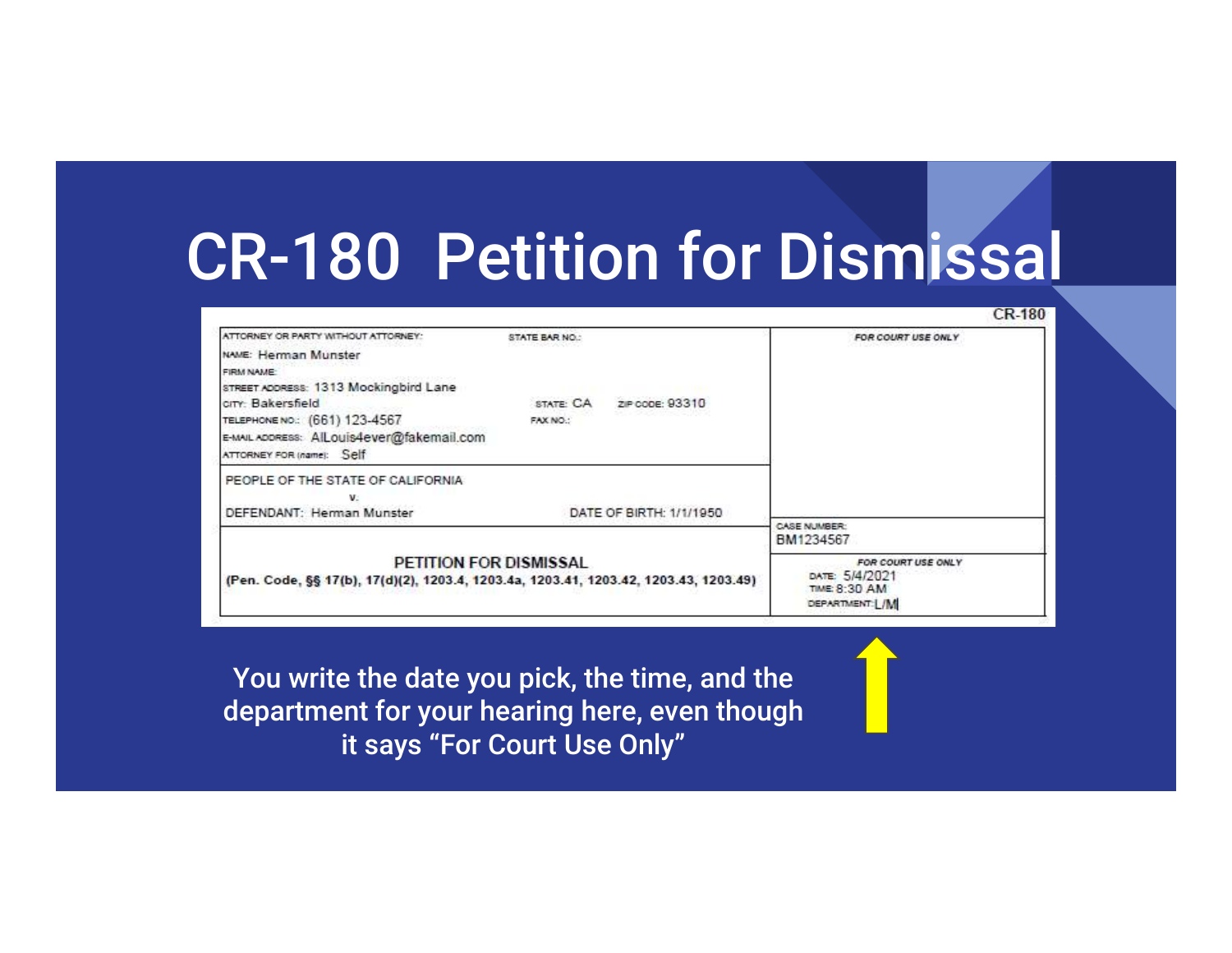|                                     | <b>CK-180</b>                                                                        |                                          |                                                                                                                                                                                                                                                                     |
|-------------------------------------|--------------------------------------------------------------------------------------|------------------------------------------|---------------------------------------------------------------------------------------------------------------------------------------------------------------------------------------------------------------------------------------------------------------------|
| You put your<br>case number<br>here | FOR COURT USE ONLY                                                                   | STATE: CA<br>ZIP CODE: 93310<br>FAX NO.: | ATTORNEY OR PARTY WITHOUT ATTORNEY:<br>STATE BAR NO.:<br>NAME: Herman Munster<br>FIRM NAME:<br>STREET ADDRESS: 1313 Mockingbird Lane<br>crry: Bakersfield<br>TELEPHONE NO: (661) 123-4567<br>E-MAIL ADDRESS: AlLouis4ever@fakemail.com<br>ATTORNEY FOR (name): Self |
|                                     | CASE NUMBER:                                                                         | DATE OF BIRTH: 1/1/1950                  | PEOPLE OF THE STATE OF CALIFORNIA<br>DEFENDANT: Herman Munster                                                                                                                                                                                                      |
|                                     | BM1234567<br>FOR COURT USE ONLY<br>DATE: 5/4/2021<br>TIME: 8:30 AM<br>DEPARTMENT:L/M |                                          | PETITION FOR DISMISSAL<br>(Pen. Code, §§ 17(b), 17(d)(2), 1203.4, 1203.4a, 1203.41, 1203.42, 1203.43, 1203.49)                                                                                                                                                      |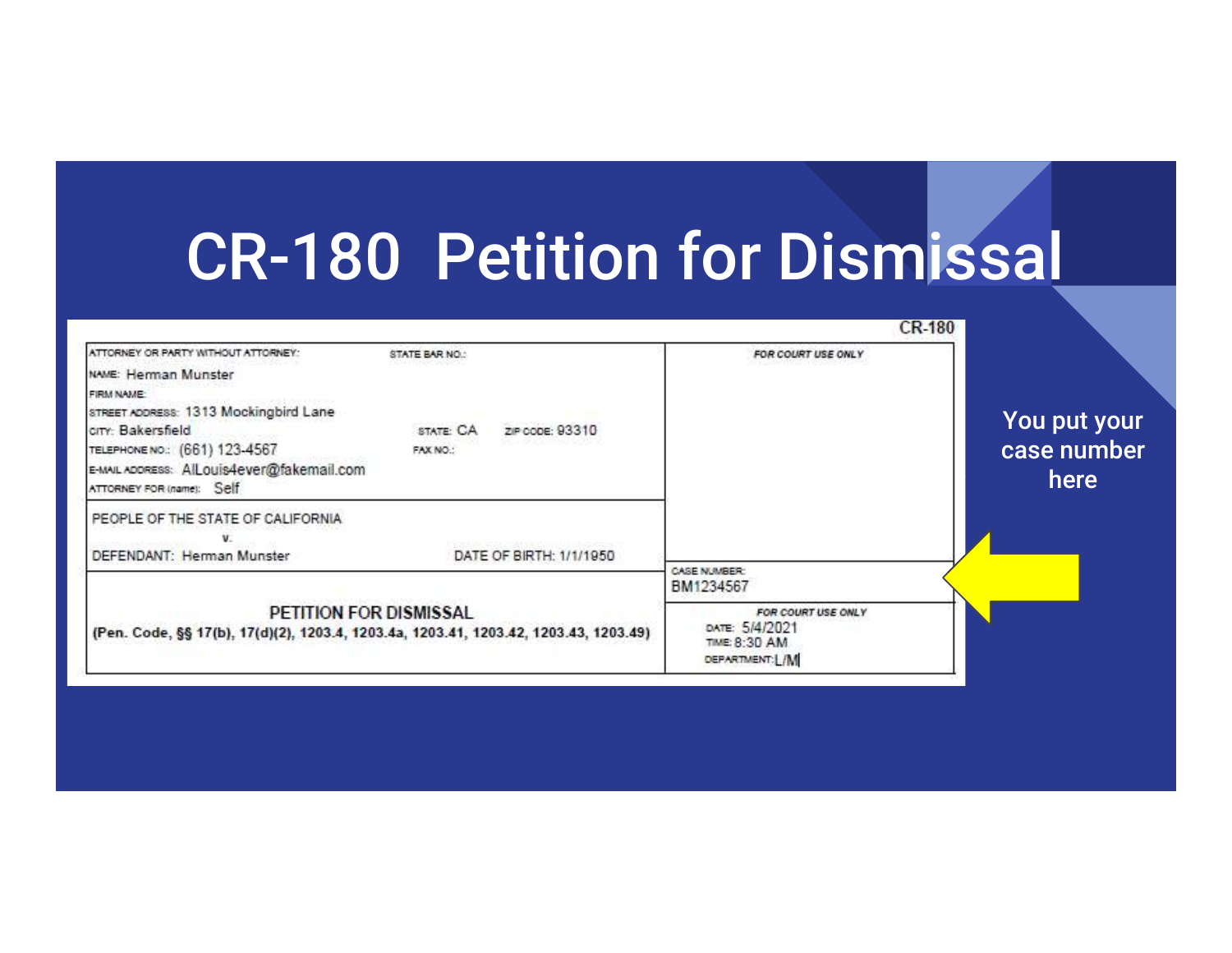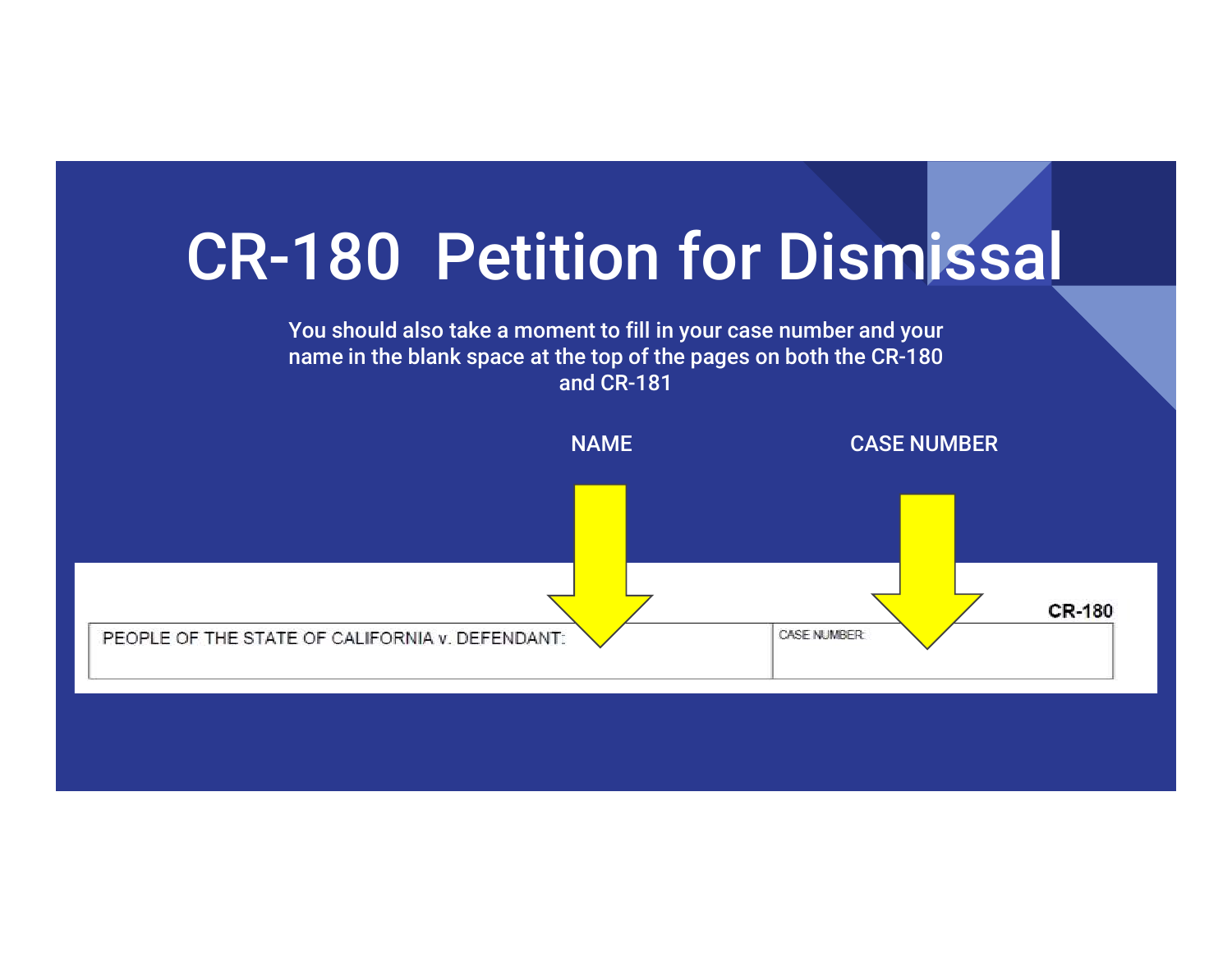, the petitioner (the defendant in the above-entitled criminal action) was convicted of a violation of the 1. On  $(data)$ : following offenses or was granted deferred entry of judgment for the following offenses:

| Code | <b>Section</b> | Type of offense (felony,<br>misdemeanor, or infraction): | Eligible for reduction to<br>misdemeanor under Penal<br>Code, § 17(b) (yes or no) | Eligible for reduction to<br>infraction under Penal<br>Code, § 17(d)(2) (yes or no) |
|------|----------------|----------------------------------------------------------|-----------------------------------------------------------------------------------|-------------------------------------------------------------------------------------|
|      |                |                                                          |                                                                                   |                                                                                     |
|      |                |                                                          |                                                                                   |                                                                                     |
|      |                |                                                          |                                                                                   |                                                                                     |

The information about the conviction(s) you want cleared goes in this grid. That includes the date of the conviction, the code section, the type of offense, and whether you want the offense reduced before it is dismissed.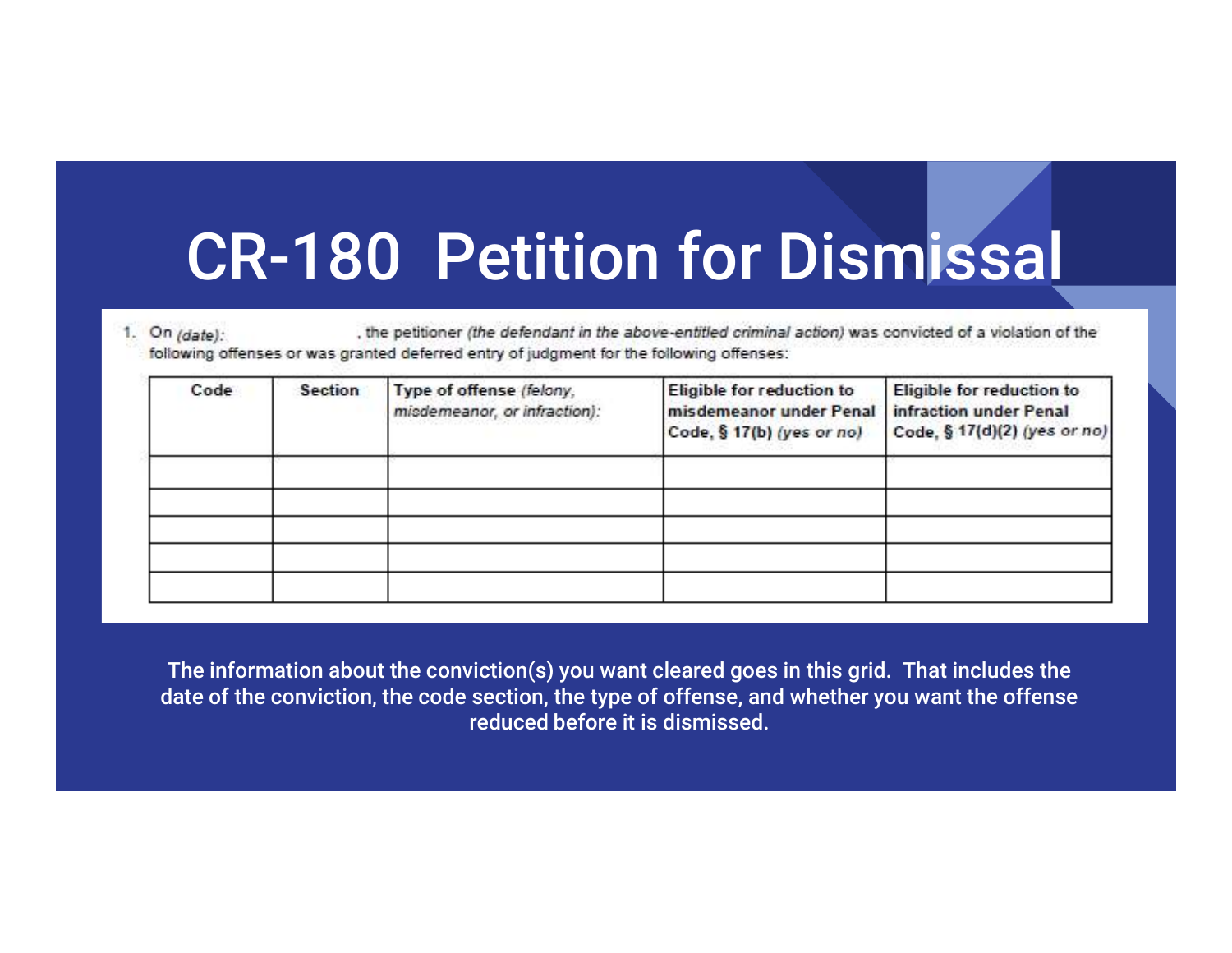#### If you haven't already, follow this link to get your case info:

https://www.kern.courts.ca.gov/online\_services/crimina l\_case\_search\_disclaimer

#### When you find your case info, it will be displayed like in the image below:

|       |             |    |              | <b>Charges/Dispositions</b>    |                           |                             |
|-------|-------------|----|--------------|--------------------------------|---------------------------|-----------------------------|
| Count | <b>Type</b> |    | Code Section | <b>Charge Description</b>      | <b>Charge Disposition</b> | Disposition<br><b>IDate</b> |
| 001   | M           | PC | 148          | <sup>**</sup> NOT AVAILABLE ** | <b>IPLED GUILTY</b>       | 02/23/04                    |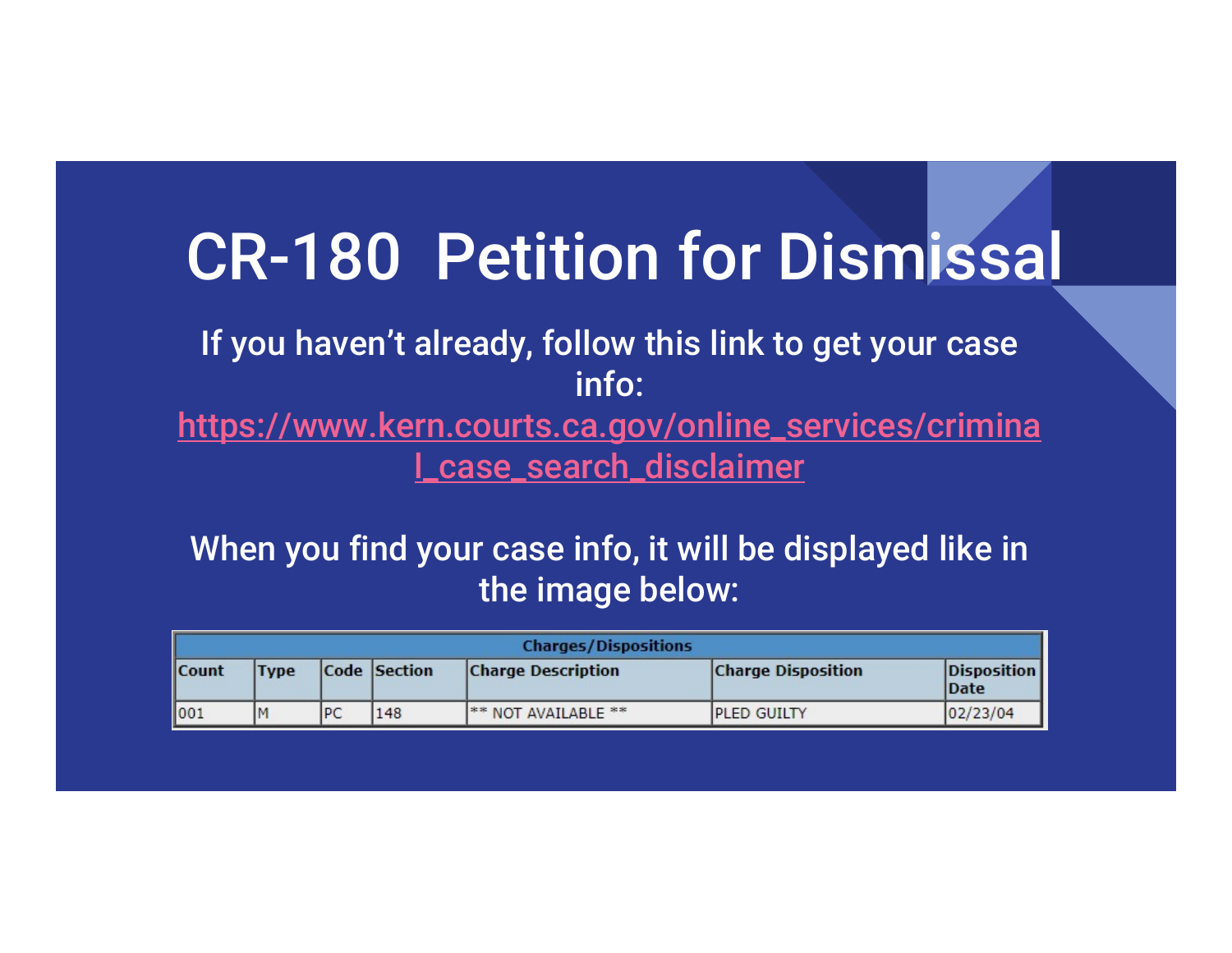|       |             |           |              | <b>Charges/Dispositions</b>    |                           |                            |
|-------|-------------|-----------|--------------|--------------------------------|---------------------------|----------------------------|
| Count | <b>Type</b> |           | Code Section | <b>Charge Description</b>      | <b>Charge Disposition</b> | <b>Disposition</b><br>Date |
| 1001  |             | <b>PC</b> | 148          | <sup>**</sup> NOT AVAILABLE ** | <b>PLED GUILTY</b>        | 02/23/04                   |
|       |             |           |              |                                |                           |                            |

If there is more than one count, you want to pick out the counts that indicate a conviction (Things like "Pled Guilty" or "Pled Nolo Contendere"). You may disregard any that say "Dism." (Short for "dismissed"). The end goal of this process is to change the disposition to a dismissal, so there is no need to include counts that were already dismissed.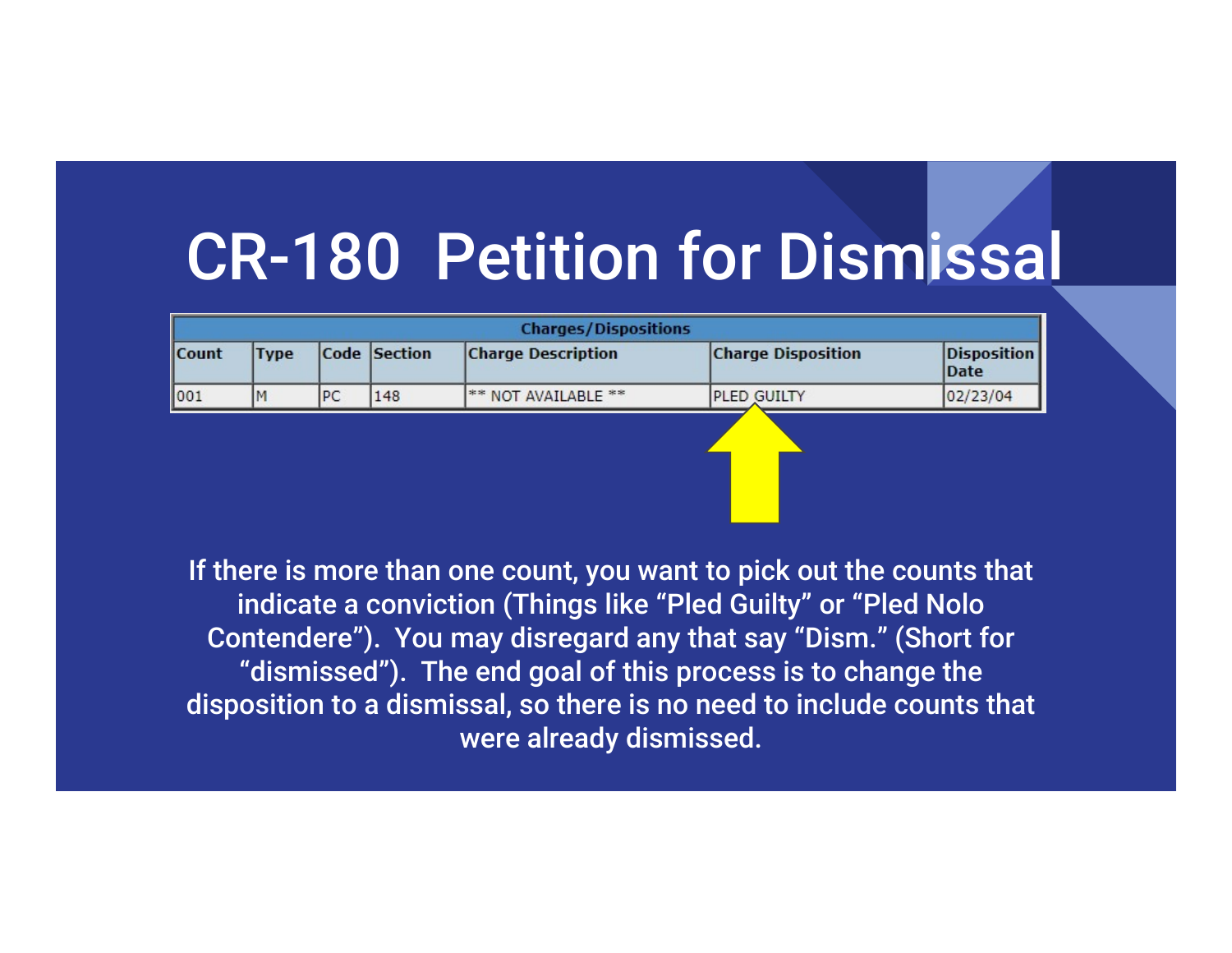|       |       |     |              | <b>Charges/Dispositions</b>    |                           |                     |
|-------|-------|-----|--------------|--------------------------------|---------------------------|---------------------|
| Count | 'Type |     | Code Section | <b>Charge Description</b>      | <b>Charge Disposition</b> | Disposition<br>Date |
| 1001  | IM    | IPC | 148          | <sup>**</sup> NOT AVAILABLE ** | <b>IPLED GUILTY</b>       | 02/23/04            |

#### Start by finding the disposition date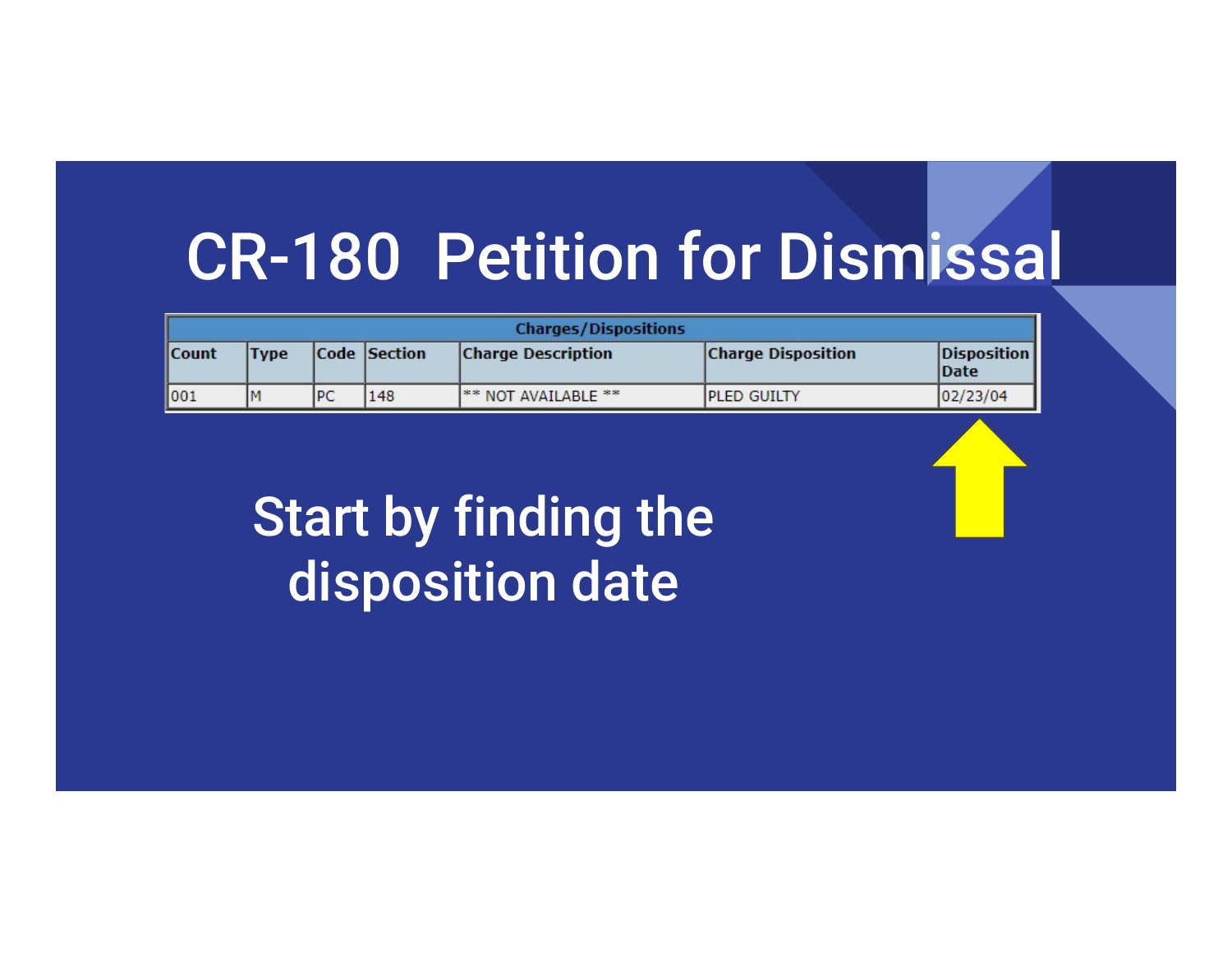#### This is where the Disposition Date goes

, the petitioner (the defendant in the above-entitled criminal action) was convicted of a violation of the 1. On (date): following offenses or was granted deferred entry of judgment for the following offenses:

| Code | <b>Section</b> | Type of offense (felony,<br>misdemeanor, or infraction): | Eligible for reduction to<br>misdemeanor under Penal infraction under Penal<br>Code, § 17(b) (yes or no) | Eligible for reduction to<br>Code, § 17(d)(2) (yes or no) |
|------|----------------|----------------------------------------------------------|----------------------------------------------------------------------------------------------------------|-----------------------------------------------------------|
|      |                |                                                          |                                                                                                          |                                                           |
|      |                |                                                          |                                                                                                          |                                                           |
|      |                |                                                          |                                                                                                          |                                                           |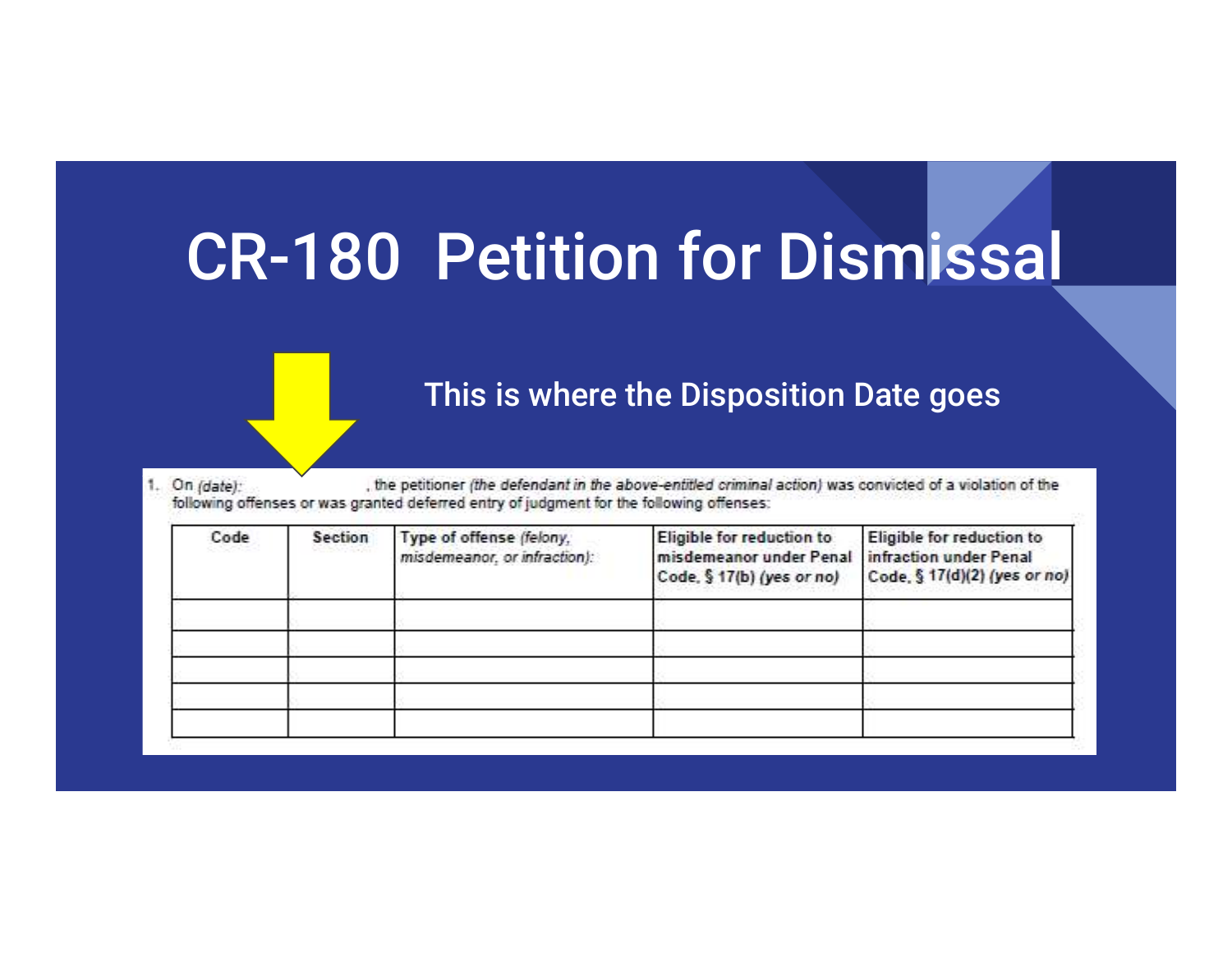| <b>Count</b> | <b>Type</b> |    | Code Section | <b>Charges/Dispositions</b><br><b>Charge Description</b> | <b>Charge Disposition</b> | <b>Disposition</b><br><b>Date</b> |
|--------------|-------------|----|--------------|----------------------------------------------------------|---------------------------|-----------------------------------|
| 001          | M           | PC | 148          | ** NOT AVAILABLE **                                      | PLED GUILTY               | 02/23/04                          |
|              |             |    |              |                                                          |                           |                                   |
|              |             |    |              |                                                          |                           |                                   |

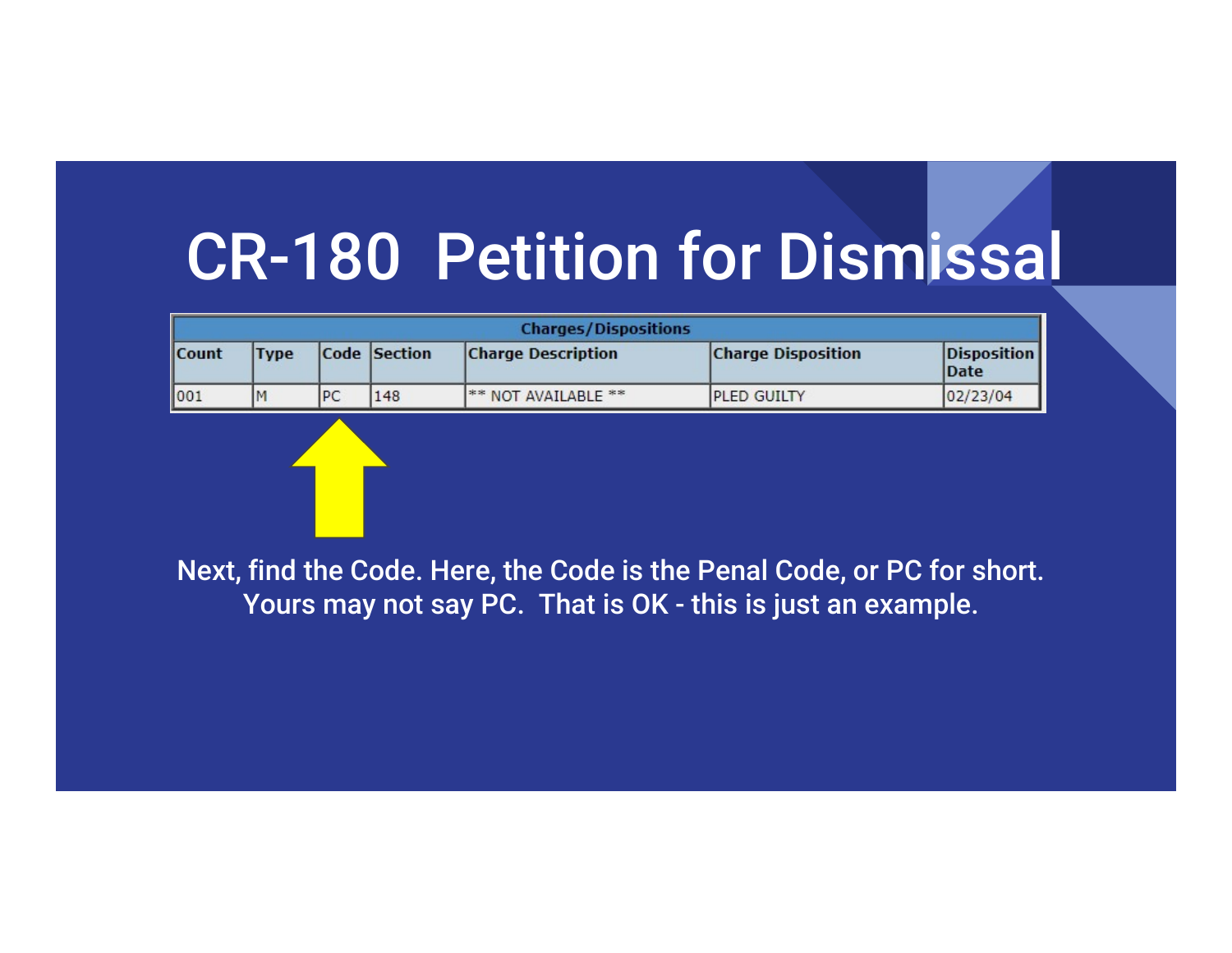#### Take the Code for your offense and put it in the box under Code.

1. On  $(data)$ : , the petitioner (the defendant in the above-entitled criminal action) was convicted of a violation of the following offenses or was granted deferred entry of judgment for the following offenses:

| Code<br>사진전시 5 초이 | <b>Section</b><br>오늘 아이들은 아이들이 있다. | Type of offense (felony,<br>misdemeanor, or infraction): | Eligible for reduction to<br>misdemeanor under Penal infraction under Penal<br>Code, § 17(b) (yes or no) | Eligible for reduction to<br>Code, § 17(d)(2) (yes or no) |
|-------------------|------------------------------------|----------------------------------------------------------|----------------------------------------------------------------------------------------------------------|-----------------------------------------------------------|
|                   |                                    |                                                          |                                                                                                          |                                                           |
|                   |                                    |                                                          |                                                                                                          |                                                           |
|                   |                                    |                                                          |                                                                                                          |                                                           |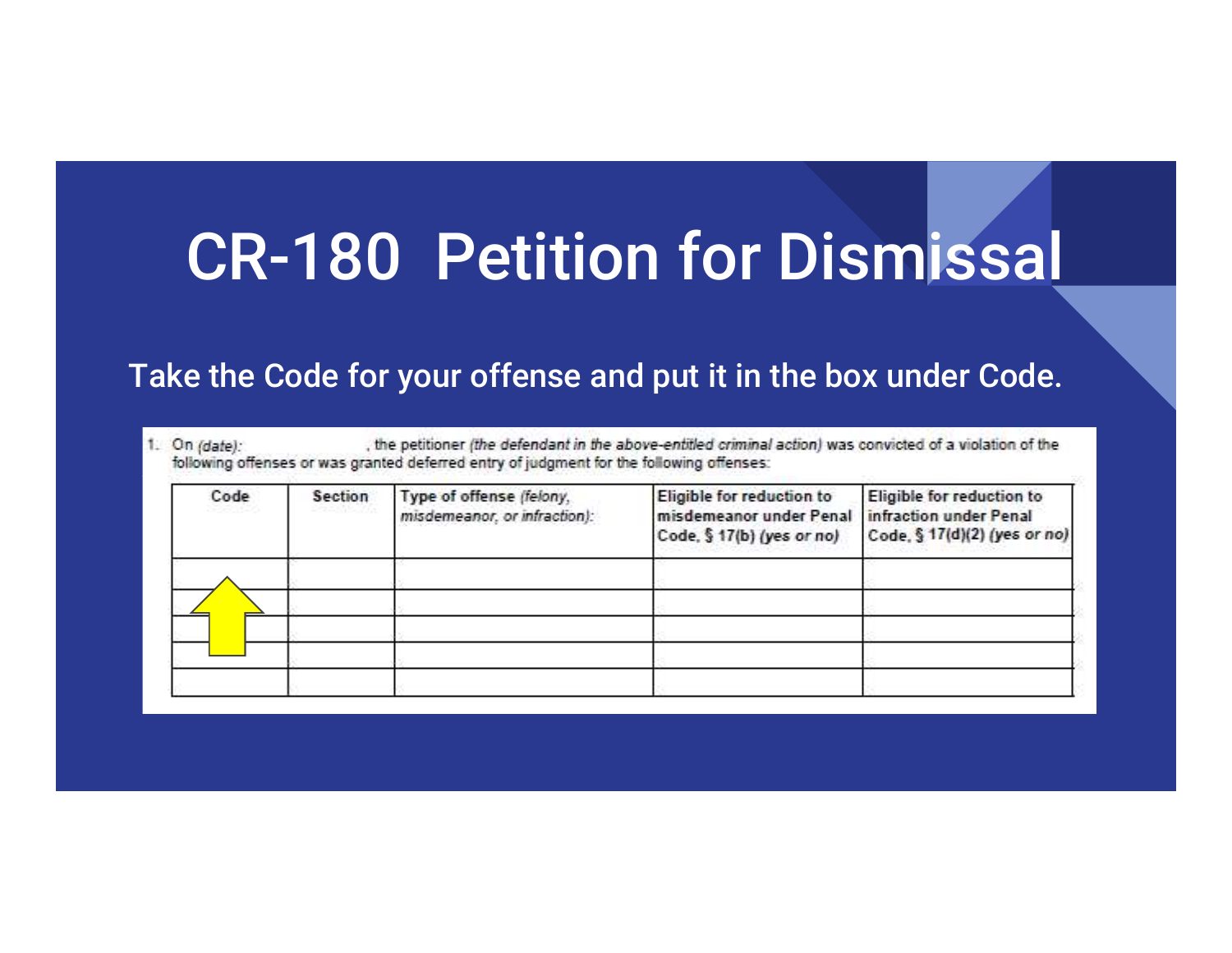|              |             |           |              | <b>Charges/Dispositions</b>    |                           |                      |
|--------------|-------------|-----------|--------------|--------------------------------|---------------------------|----------------------|
| <b>Count</b> | <b>Type</b> |           | Code Section | <b>Charge Description</b>      | <b>Charge Disposition</b> | Disposition<br> Date |
| 1001         |             | <b>PC</b> | 148          | <sup>**</sup> NOT AVAILABLE ** | <b>IPLED GUILTY</b>       | 02/23/04             |



Next, find the Section, directly to the right of the Code.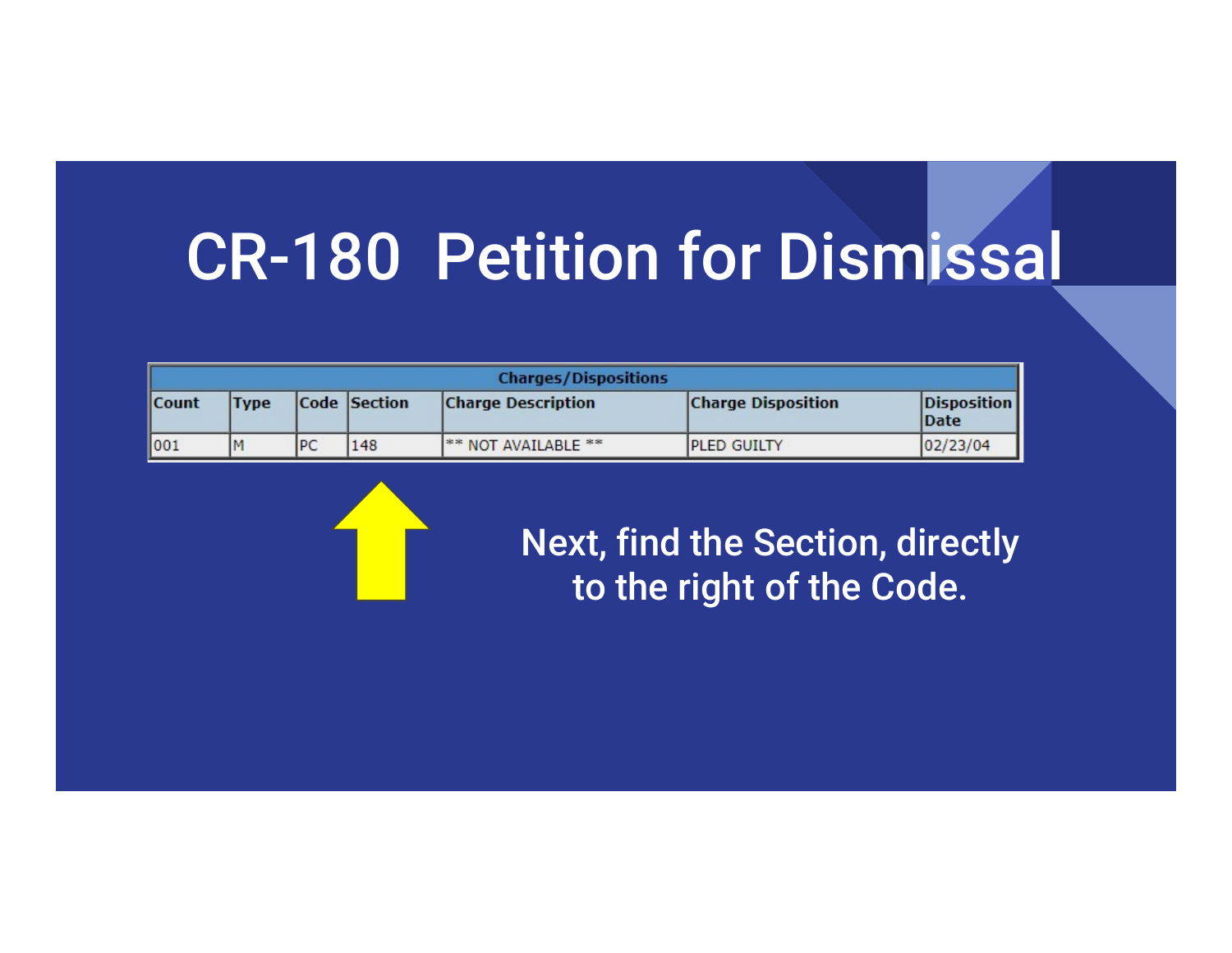#### Take the Section for your offense and put it in the box under Section.

, the petitioner (the defendant in the above-entitled criminal action) was convicted of a violation of the 1. On (date): following offenses or was granted deferred entry of judgment for the following offenses:

| Code | <b>Section</b> | Type of offense (felony,<br>misdemeanor, or infraction): | Eligible for reduction to<br>misdemeanor under Penal infraction under Penal<br>Code, § 17(b) (yes or no) | Eligible for reduction to<br>Code, § 17(d)(2) (yes or no) |
|------|----------------|----------------------------------------------------------|----------------------------------------------------------------------------------------------------------|-----------------------------------------------------------|
|      |                |                                                          |                                                                                                          |                                                           |
|      |                |                                                          |                                                                                                          |                                                           |
|      |                |                                                          |                                                                                                          |                                                           |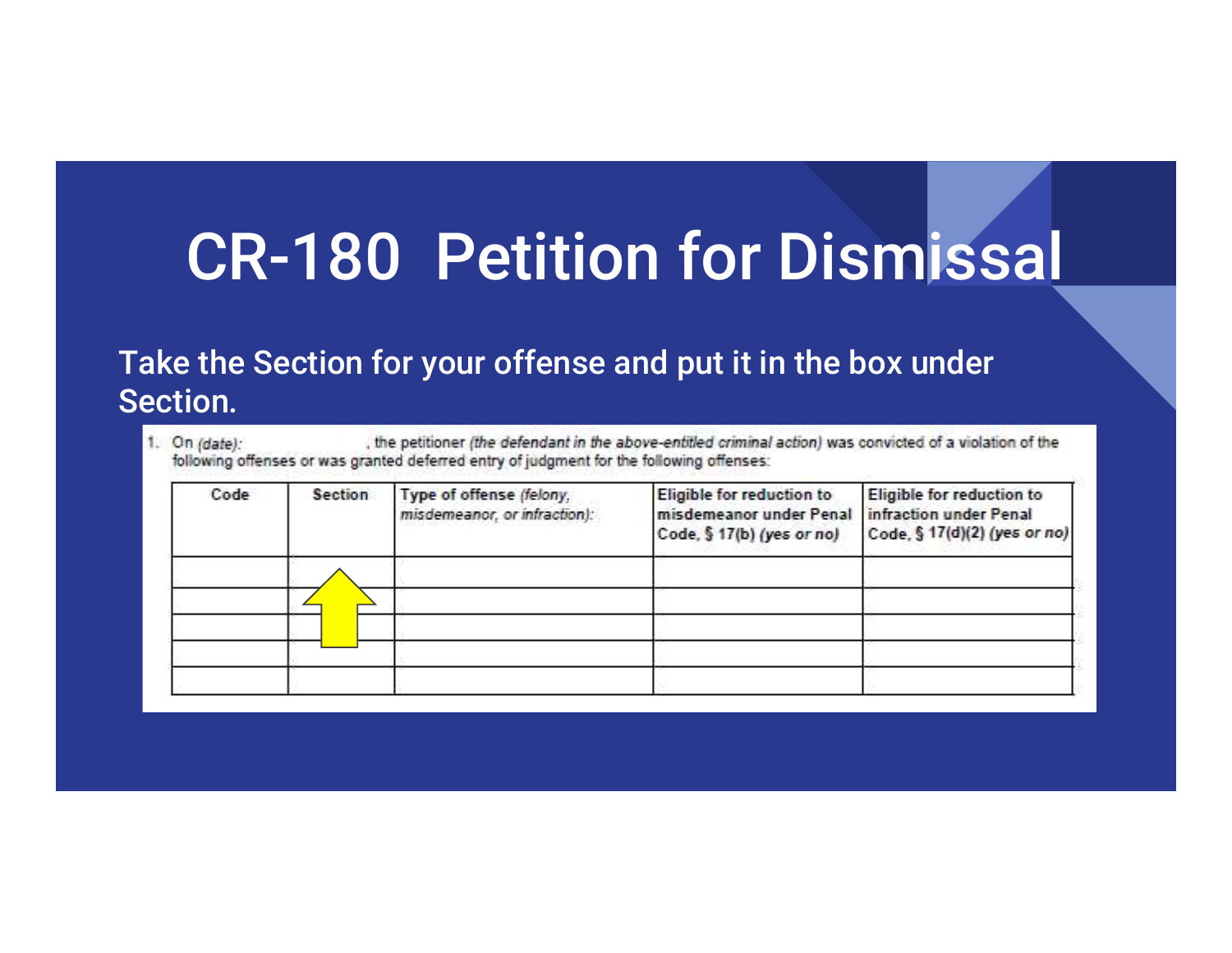|       |             |           |              | <b>Charges/Dispositions</b>    |                           |                                   |
|-------|-------------|-----------|--------------|--------------------------------|---------------------------|-----------------------------------|
| Count | <b>Type</b> |           | Code Section | <b>Charge Description</b>      | <b>Charge Disposition</b> | <b>Disposition</b><br><b>Date</b> |
| 001   |             | <b>PC</b> | 148          | <sup>**</sup> NOT AVAILABLE ** | <b>IPLED GUILTY</b>       | 02/23/04                          |

Next, find the Type. The options here are F for felony, M for misdemeanor, or I for infraction. You may expunge an infraction, but the two categories that hinder employment opportunities are generally felonies and misdemeanors. Contract Type Code Section Charge Description<br>
We can be the type of a section of the type. The options here are F for felony, M for<br>
Next, find the Type. The options here are F for felony, M for<br>
misdemeanor, or I for in

are asking the court to reduce it to a lesser offense.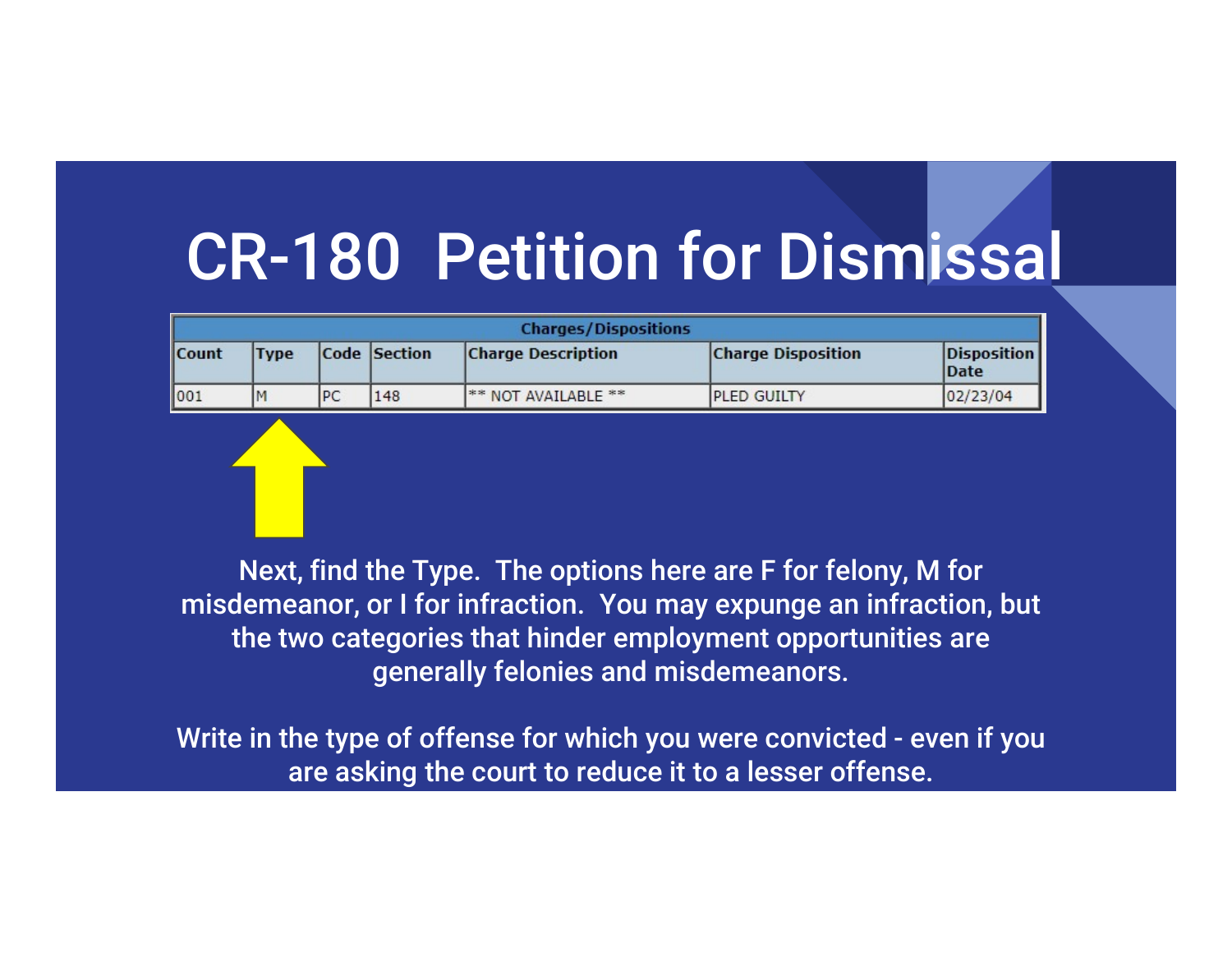Take the Type of Offense and put it in the box titled Type of Offense.

You can write F for Felony, or M for Misdemeanor.

| Code | Section | Type of offense (felony,<br>misdemeanor, or infraction): | Eligible for reduction to<br>misdemeanor under Penal<br>Code, § 17(b) (yes or no) | Eligible for reduction to<br>infraction under Penal<br>Code, § 17(d)(2) (yes or no) |
|------|---------|----------------------------------------------------------|-----------------------------------------------------------------------------------|-------------------------------------------------------------------------------------|
|      |         |                                                          |                                                                                   |                                                                                     |
|      |         |                                                          |                                                                                   |                                                                                     |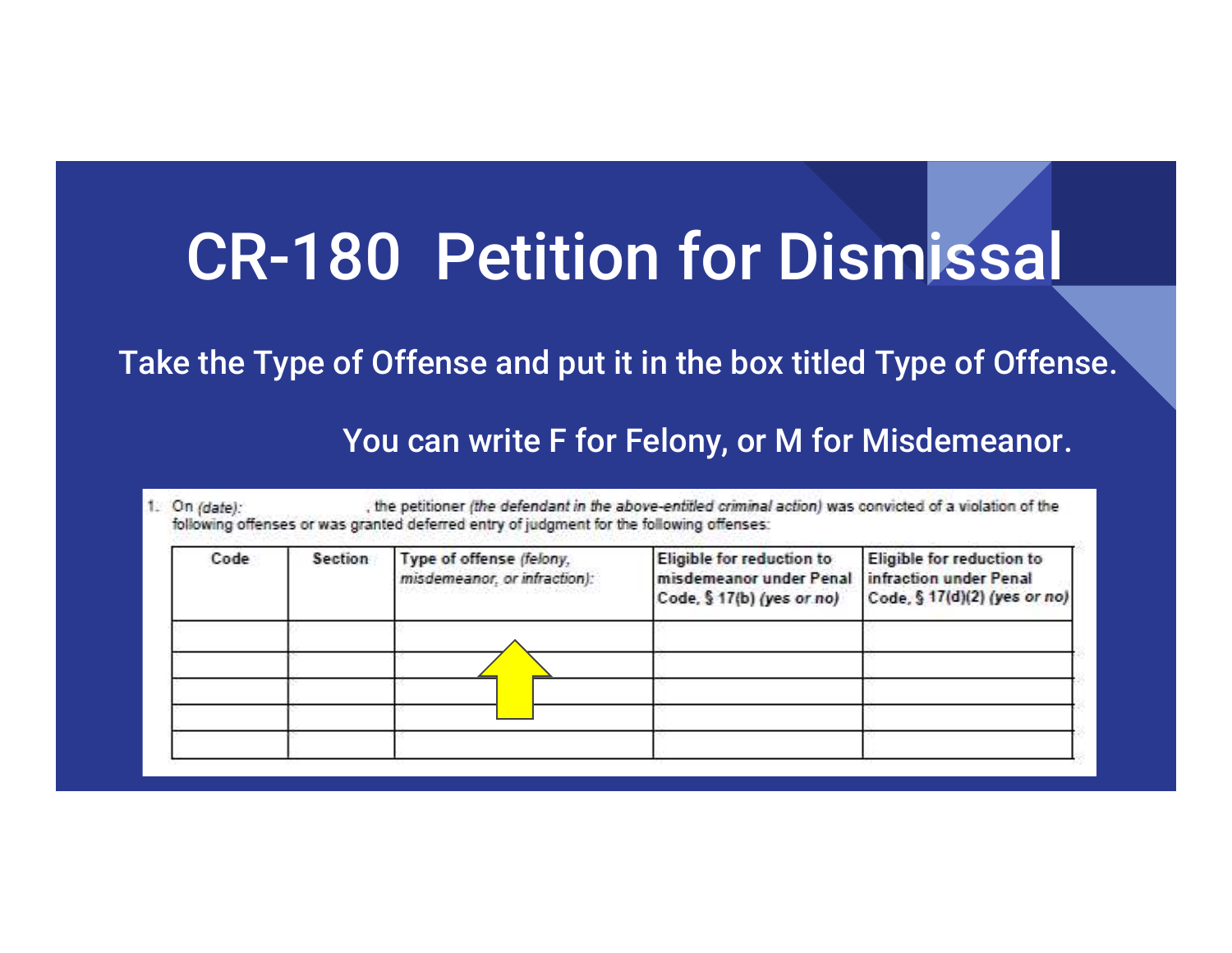Frequently Asked Question: What if my case has felony convictions and misdemeanor convictions?

Petitions for Dismissal for a felony conviction may not be heard in a courtroom in which only misdemeanor motions are heard. If you have both felony and misdemeanor convictions, be sure to file your Petition with the Felony department. If the Felony court is already considering your Petition to Dismiss a felony count, they can also consider a misdemeanor count from the same case.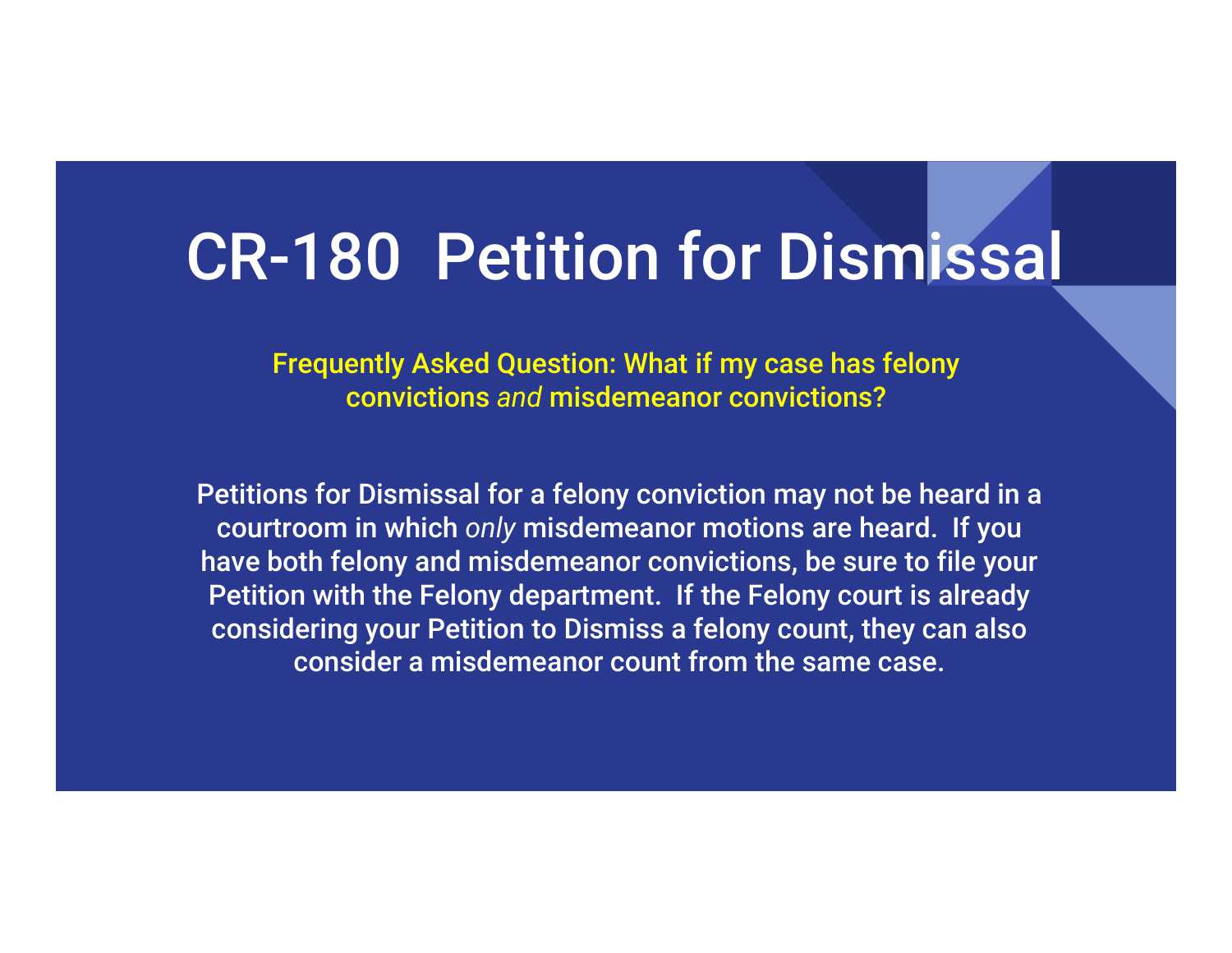, the petitioner (the defendant in the above-entitled criminal action) was convicted of a violation of the 1. On  $(data)$ : following offenses or was granted deferred entry of judgment for the following offenses:

| Code | <b>Section</b> | Type of offense (felony,<br>misdemeanor, or infraction): | Eligible for reduction to<br>misdemeanor under Penal infraction under Penal<br>Code, § 17(b) (yes or no) | Eligible for reduction to<br>Code, § 17(d)(2) (yes or no) |
|------|----------------|----------------------------------------------------------|----------------------------------------------------------------------------------------------------------|-----------------------------------------------------------|
|      |                |                                                          |                                                                                                          |                                                           |
|      |                |                                                          |                                                                                                          |                                                           |
|      |                |                                                          |                                                                                                          |                                                           |
|      |                |                                                          |                                                                                                          |                                                           |

The final two boxes on the grid ask for you to answer a question with specialized knowledge you probably will not have on hand.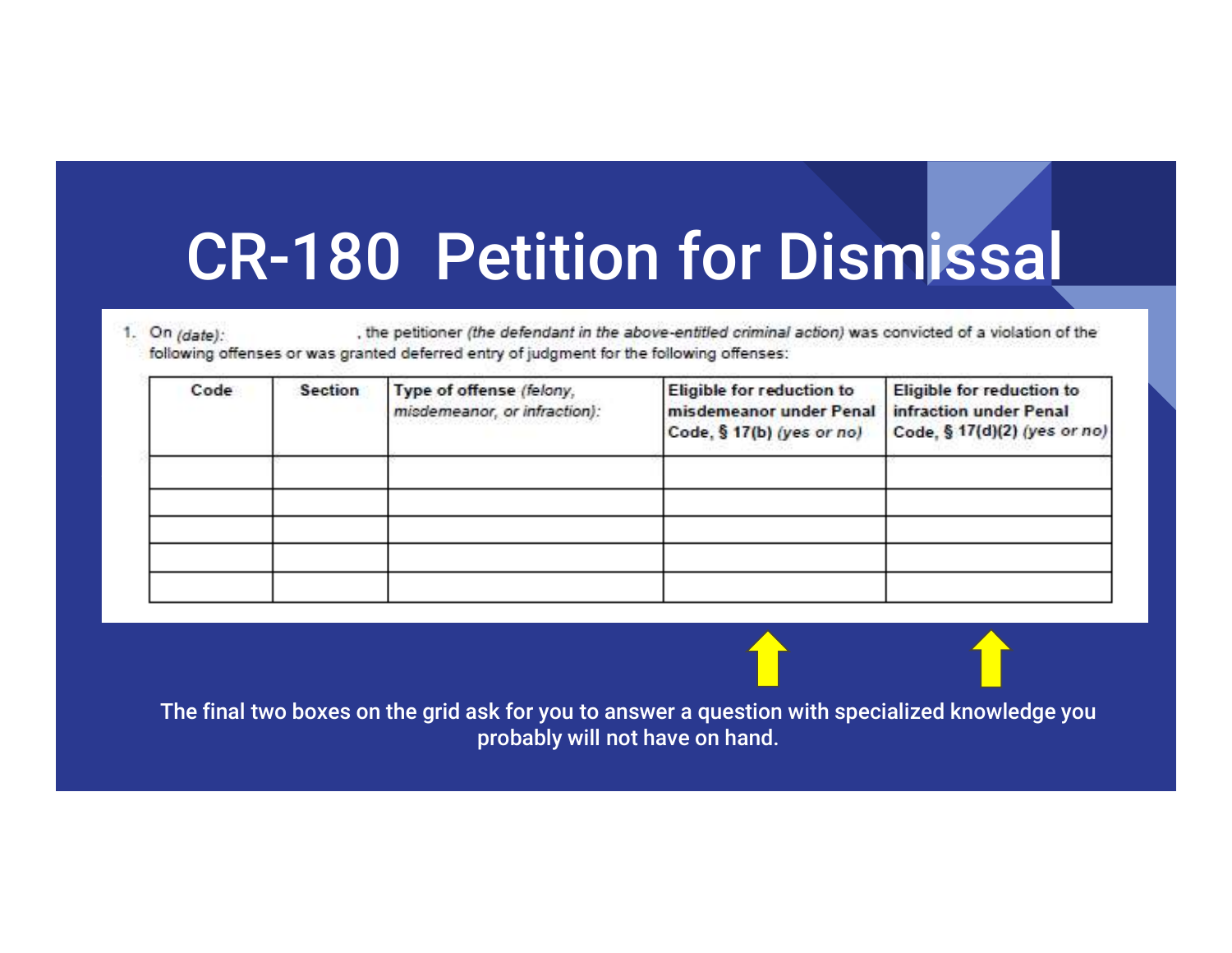| <b>Section</b><br>Code | Type of offense (felony,<br>misdemeanor, or infraction): | Eligible for reduction to<br>misdemeanor under Penal<br>Code, § 17(b) (yes or no) | Eligible for reduction to<br>infraction under Penal<br>Code, § 17(d)(2) (yes or no) |
|------------------------|----------------------------------------------------------|-----------------------------------------------------------------------------------|-------------------------------------------------------------------------------------|
|                        |                                                          |                                                                                   |                                                                                     |
|                        |                                                          |                                                                                   |                                                                                     |
|                        |                                                          |                                                                                   |                                                                                     |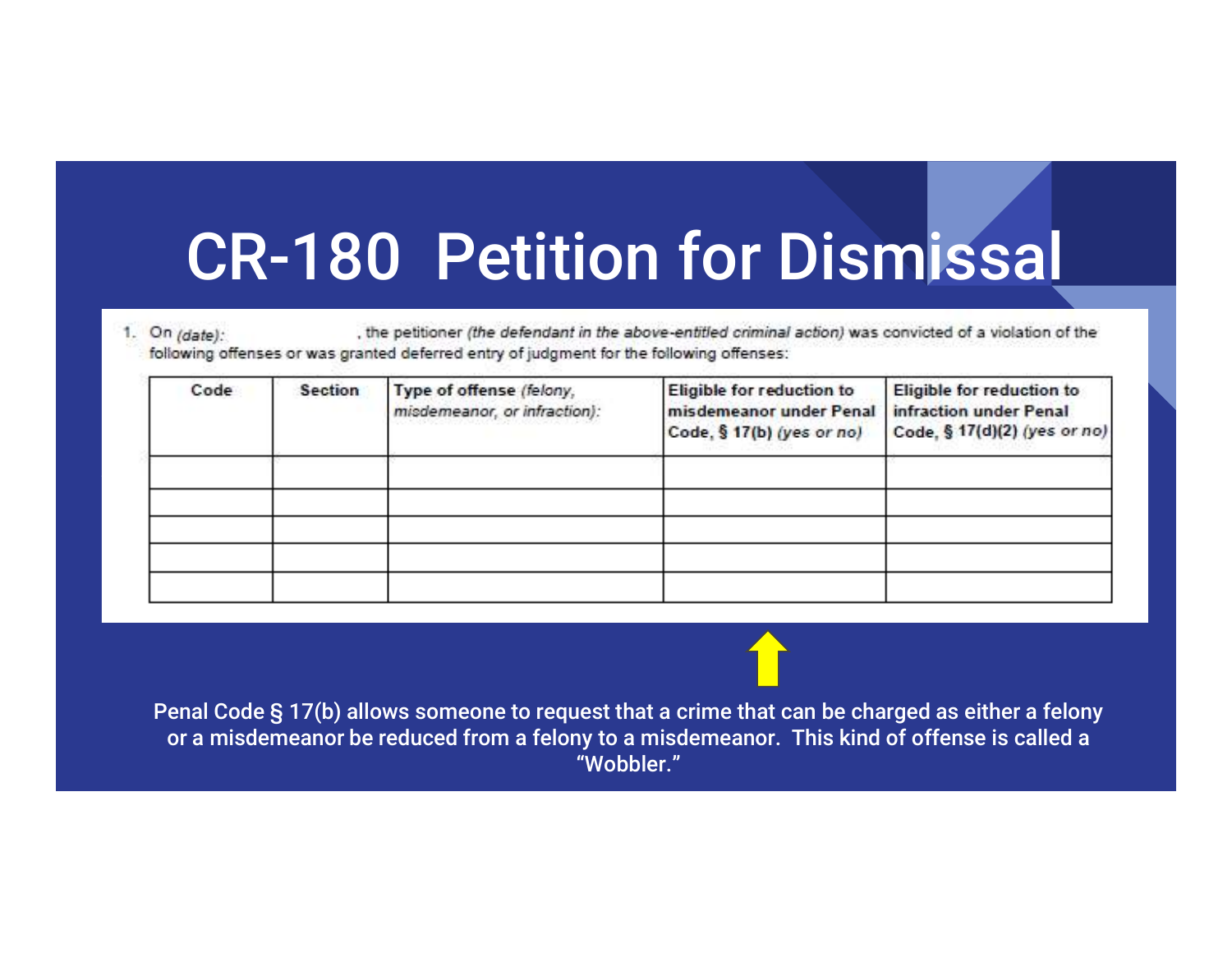| Code | <b>Section</b> | Type of offense (felony,<br>misdemeanor, or infraction):                                                                                                                                | Eligible for reduction to<br>misdemeanor under Penal<br>Code, § 17(b) (yes or no) | Eligible for reduction to<br>infraction under Penal<br>Code, § 17(d)(2) (yes or no) |
|------|----------------|-----------------------------------------------------------------------------------------------------------------------------------------------------------------------------------------|-----------------------------------------------------------------------------------|-------------------------------------------------------------------------------------|
|      |                |                                                                                                                                                                                         |                                                                                   |                                                                                     |
|      |                |                                                                                                                                                                                         |                                                                                   |                                                                                     |
|      |                | Penal Code § 17(d)(2) allows someone to request that a crime that can be charged as either a<br>misdemeanor or infraction be reduced to an infraction. This kind of offense is called a | "Wobblette."                                                                      |                                                                                     |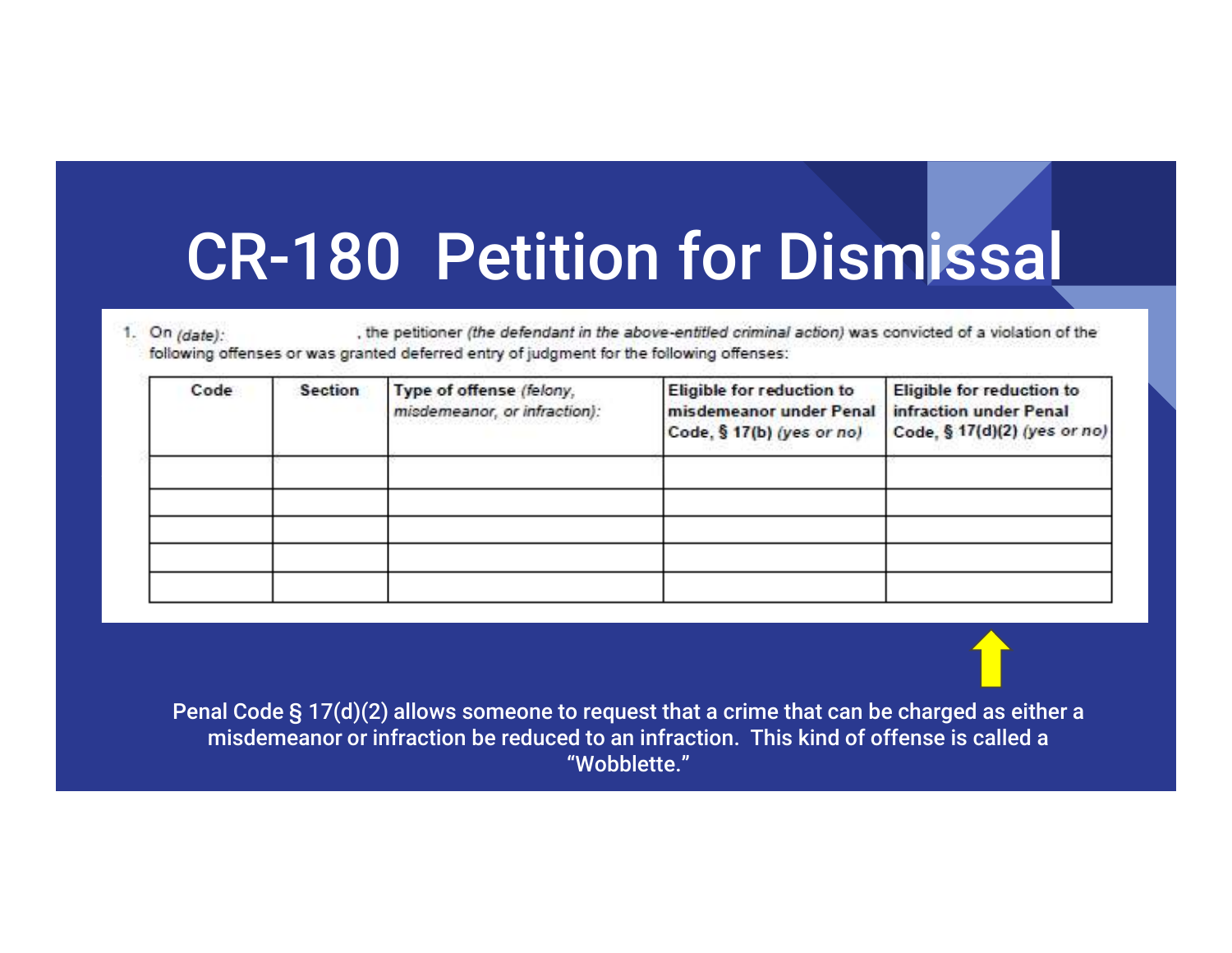Hundreds of criminal offenses in California are "Wobblers" and "Wobblettes." If you mark "Yes" under these boxes, and your offense is one that was eligible to be charged as a misdemeanor rather than a felony, or as an infraction rather than a misdemeanor, the court may first reduce your type of offense and then grant the dismissal.

An easy way to determine whether your offense is a Wobbler or Wobblette is to take the code section that you have filled in on the grid and Google whether it is a Wobbler/Wobblette, or not.

You may also Google the code section and read the text of the law as it is posted on https://leginfo.legislature.ca.gov/, where it is usually displayed in its most current form.

Worst case scenario: if you write yes, the court may not reduce your offense from a felony to a misdemeanor, or from a misdemeanor to an infraction. Ultimately, your goal is to have the conviction dismissed, anyway.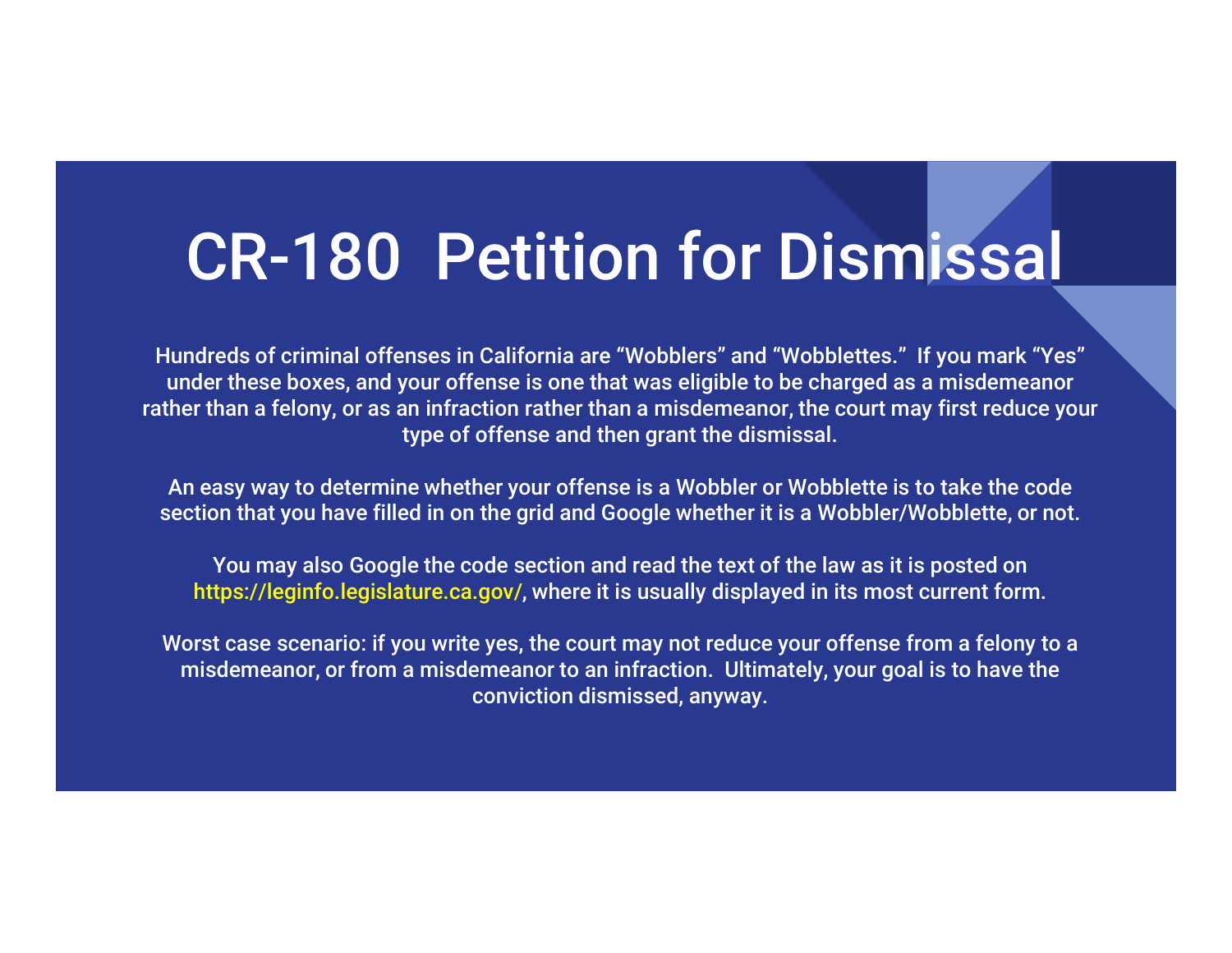|       |             |    |              | <b>Charges/Dispositions</b>    |                           |                             |
|-------|-------------|----|--------------|--------------------------------|---------------------------|-----------------------------|
| Count | <b>Type</b> |    | Code Section | <b>Charge Description</b>      | <b>Charge Disposition</b> | Disposition<br><b>IDate</b> |
| 1001  |             | PC | 148          | <sup>**</sup> NOT AVAILABLE ** | <b>IPLED GUILTY</b>       | 02/23/04                    |

As you can see, most of the information you will need to complete your form will be available on the Kern County Superior Court case lookup feature we went over earlier.

1. On (date): 2/23/2004 , the petitioner (the defendant in the above-entitled criminal action) was convicted of a violation of the following offenses or was granted deferred entry of judgment for the following offenses:

| Code | Section | Type of offense (felony,<br>misdemeanor, or infraction): | Eligible for reduction to<br>misdemeanor under Penal<br>Code, § 17(b) (yes or no) | Eligible for reduction to<br>infraction under Penal<br>Code, § 17(d)(2) (yes or no) |
|------|---------|----------------------------------------------------------|-----------------------------------------------------------------------------------|-------------------------------------------------------------------------------------|
| PC   | 48      | Misdemeanor                                              | <b>No</b>                                                                         | Yes                                                                                 |
|      |         |                                                          |                                                                                   |                                                                                     |
|      |         |                                                          |                                                                                   |                                                                                     |
|      |         |                                                          |                                                                                   |                                                                                     |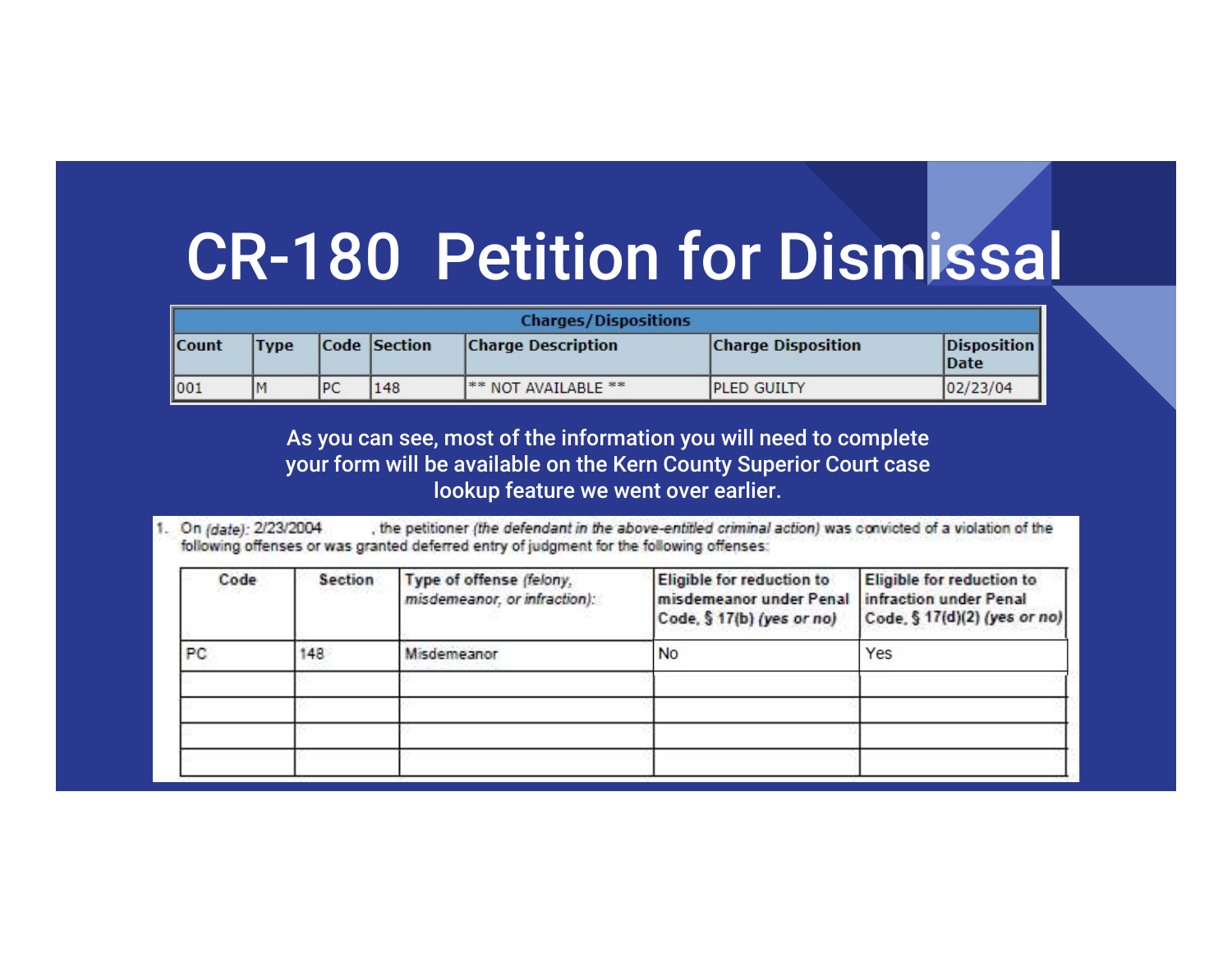If you have more than one count you are trying to clear from your record, you can fill up to 5 lines on your CR-180, and use an MC-025 - Attachment to Judicial Council Form if you need to add more.

As long as the counts have the same disposition date, you can put them on the same Petition. Remember, if all the counts are misdemeanors, you will file with the Misdemeanor department. If any count is a felony, you should file with the Felony department.

Now you have to select which item in numbers 2-7 best matches your case.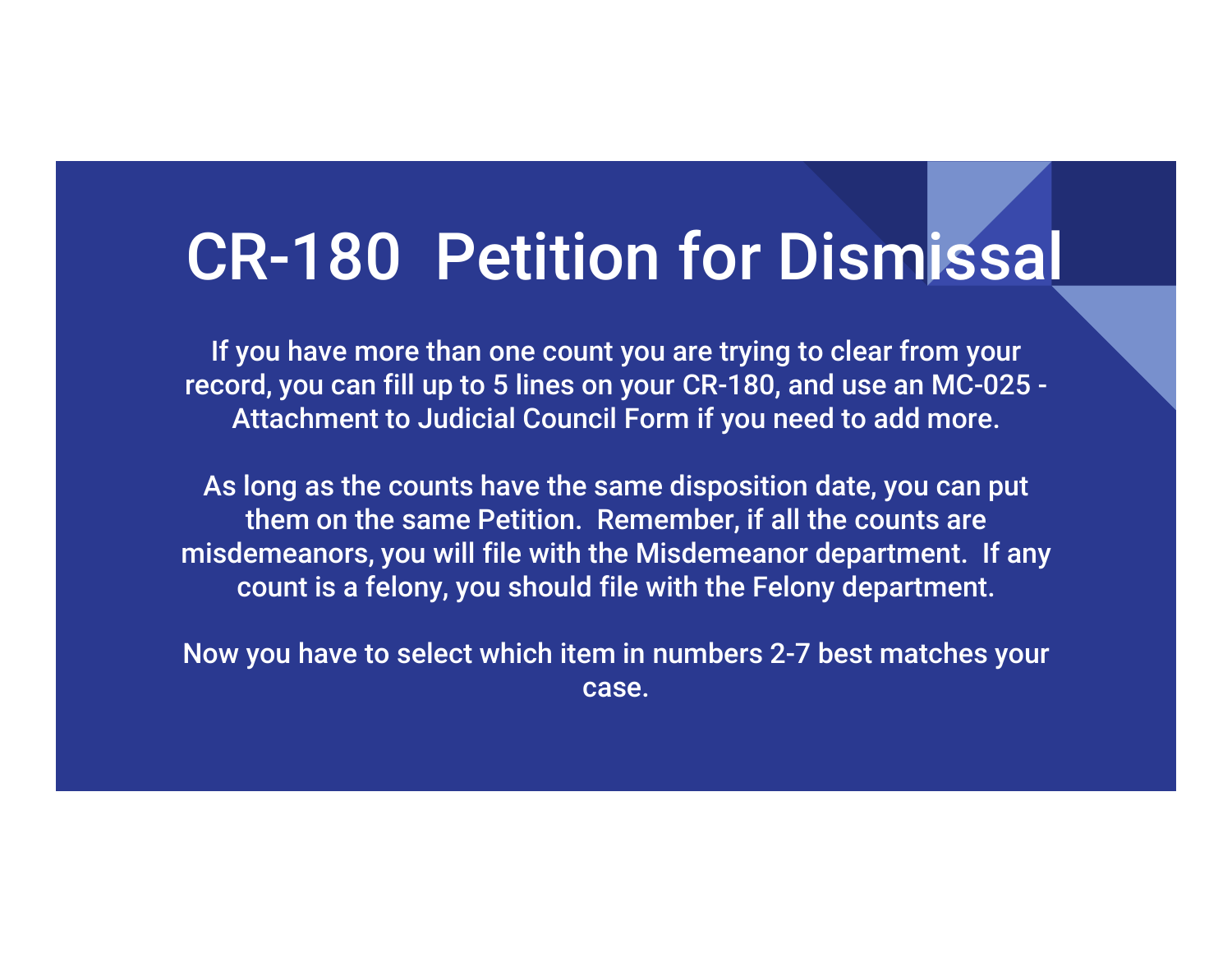|         | <b>CR-180 Petition for Dismissal</b>                                                                                                                                                                                                                                                                                                                                                                                                                                                                                                                                                                                                                                                                                                                                                                                                                                                                                                              |
|---------|---------------------------------------------------------------------------------------------------------------------------------------------------------------------------------------------------------------------------------------------------------------------------------------------------------------------------------------------------------------------------------------------------------------------------------------------------------------------------------------------------------------------------------------------------------------------------------------------------------------------------------------------------------------------------------------------------------------------------------------------------------------------------------------------------------------------------------------------------------------------------------------------------------------------------------------------------|
|         | Most of you completing a Petition for Dismissal will use box 2, which is<br>depicted below.                                                                                                                                                                                                                                                                                                                                                                                                                                                                                                                                                                                                                                                                                                                                                                                                                                                       |
| ь<br>C. | Felony or misdemeanor with probation granted (Pen. Code, § 1203.4)<br>Probation was granted on the terms and conditions stated in the docket of the above-entitled court; the petitioner is not<br>serving a sentence for any offense, on probation for any offense, or under charge of commission of any crime, and the<br>petitioner (check all that apply)<br>has fulfilled the conditions of probation for the entire period thereof.<br>has been discharged from probation prior to the termination of the period thereof.<br>should be granted relief in the interests of justice. (Please note: You may explain why granting a dismissal would<br>be in the interests of justice. You can provide that information by writing in the space below, or by attaching a letter<br>or other relevant documents. If you need more space for your writing, you can use the Attached Declaration (form<br>MC-031) and attach it to this petition.) |
|         |                                                                                                                                                                                                                                                                                                                                                                                                                                                                                                                                                                                                                                                                                                                                                                                                                                                                                                                                                   |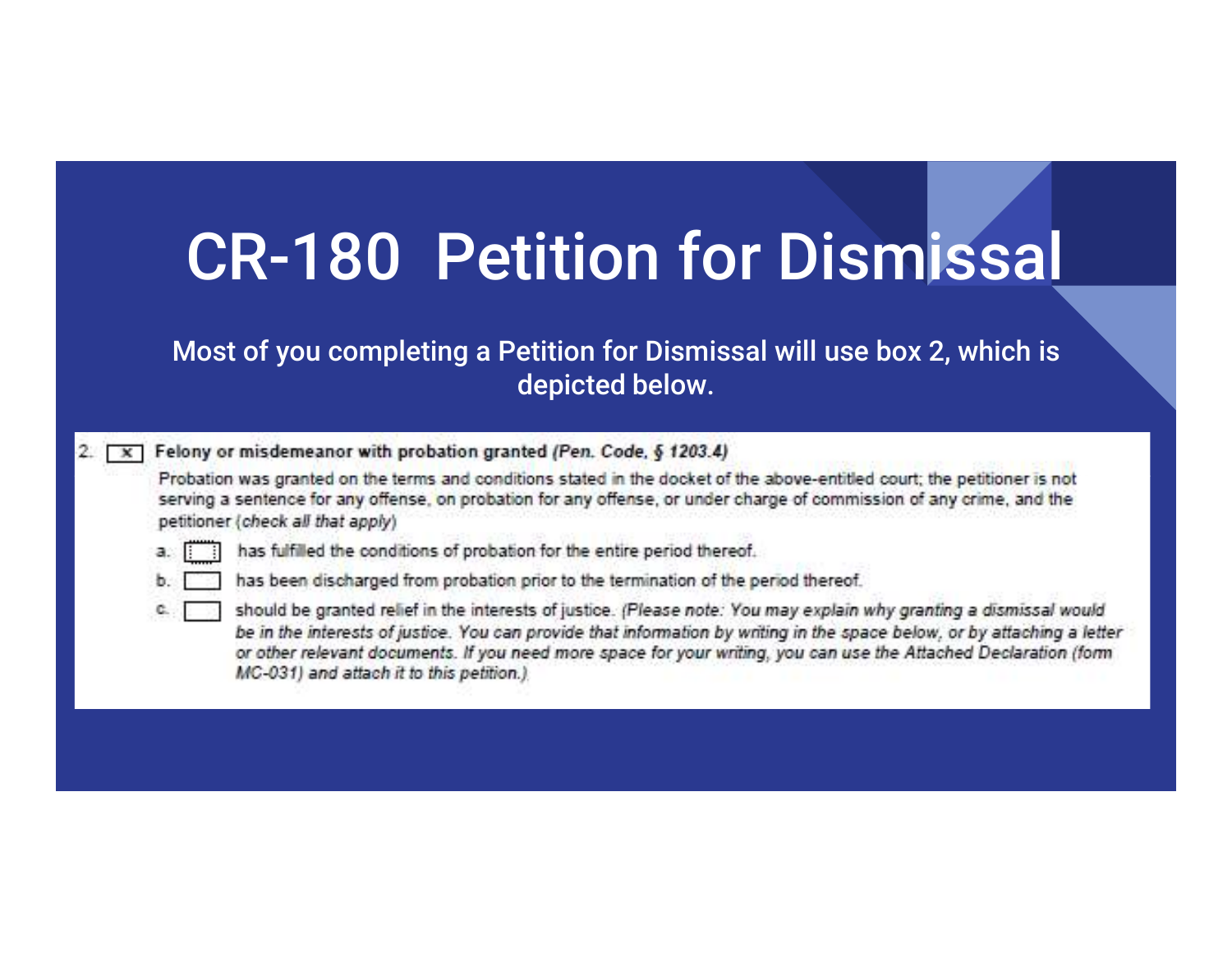| <b>CR-180 Petition for Dismissal</b> |
|--------------------------------------|
|--------------------------------------|

When you check a box on a form, you are making that statement to the court. If you check the box next to number two, you are saying that probation was granted in your case.

 $\sqrt{x}$  Felony or misdemeanor with probation granted (Pen. Code, § 1203.4)

Probation was granted on the terms and conditions stated in the docket of the above-entitled court; the petitioner is not serving a sentence for any offense, on probation for any offense, or under charge of commission of any crime, and the petitioner (check all that apply)



- has fulfilled the conditions of probation for the entire period thereof.
- has been discharged from probation prior to the termination of the period thereof.
- should be granted relief in the interests of justice. (Please note: You may explain why granting a dismissal would be in the interests of justice. You can provide that information by writing in the space below, or by attaching a letter or other relevant documents. If you need more space for your writing, you can use the Attached Declaration (form MC-031) and attach it to this petition.)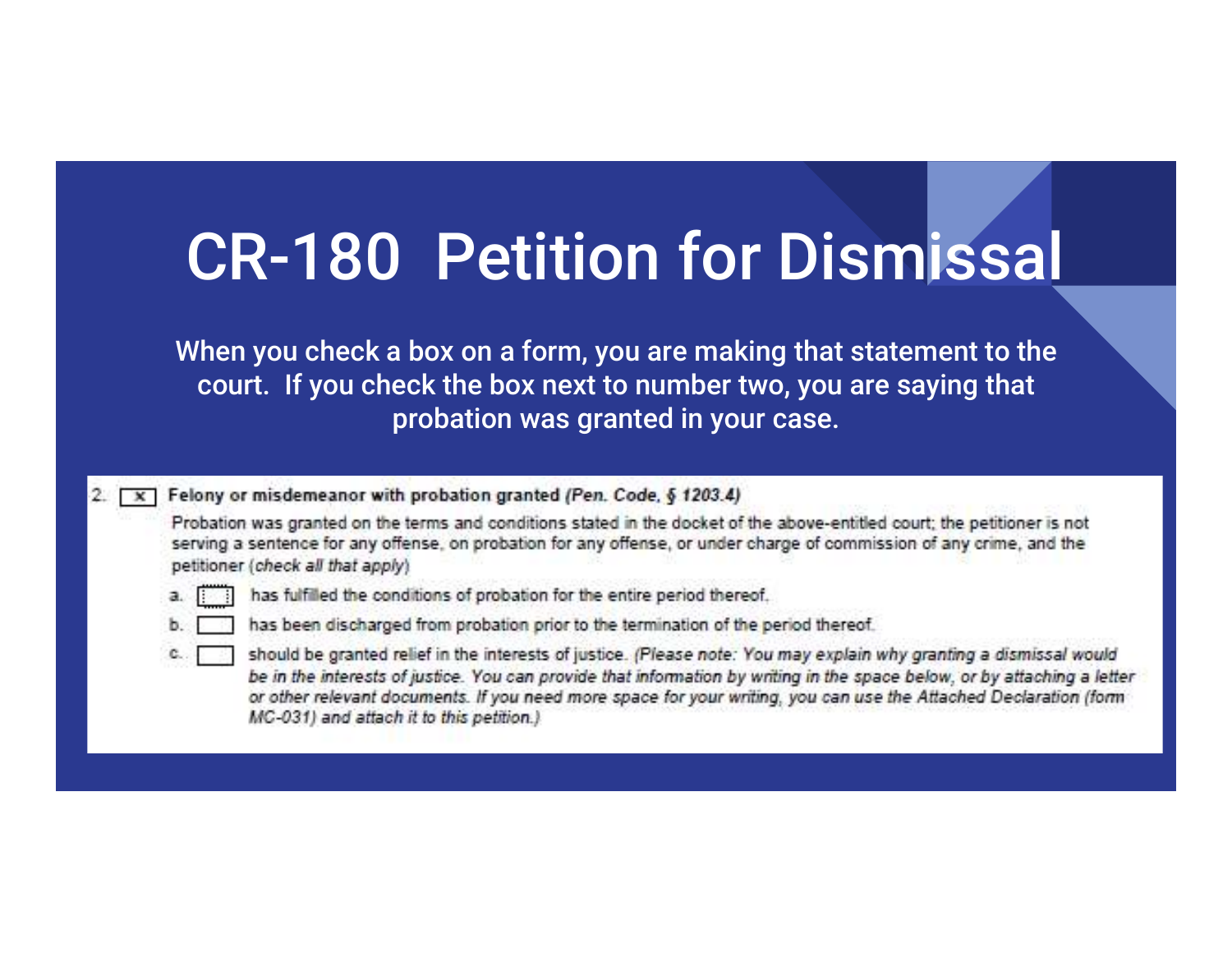Checking boxes next to a., b., or c. is like continuing the statement to the court. If you check the box next to a., it would be like saying to the court "Felony or misdemeanor probation was granted, and I fulfilled the conditions of probation for the entire period thereof."

2. [X] Felony or misdemeanor with probation granted (Pen. Code, § 1203.4)

Probation was granted on the terms and conditions stated in the docket of the above-entitled court; the petitioner is not serving a sentence for any offense, on probation for any offense, or under charge of commission of any crime, and the petitioner (check all that apply)



- a. [ix] has fulfilled the conditions of probation for the entire period thereof.
- 
- has been discharged from probation prior to the termination of the period thereof.
- should be granted relief in the interests of justice. (Please note: You may explain why granting a dismissal would be in the interests of justice. You can provide that information by writing in the space below, or by attaching a letter. or other relevant documents. If you need more space for your writing, you can use the Attached Declaration (form MC-031) and attach it to this petition.)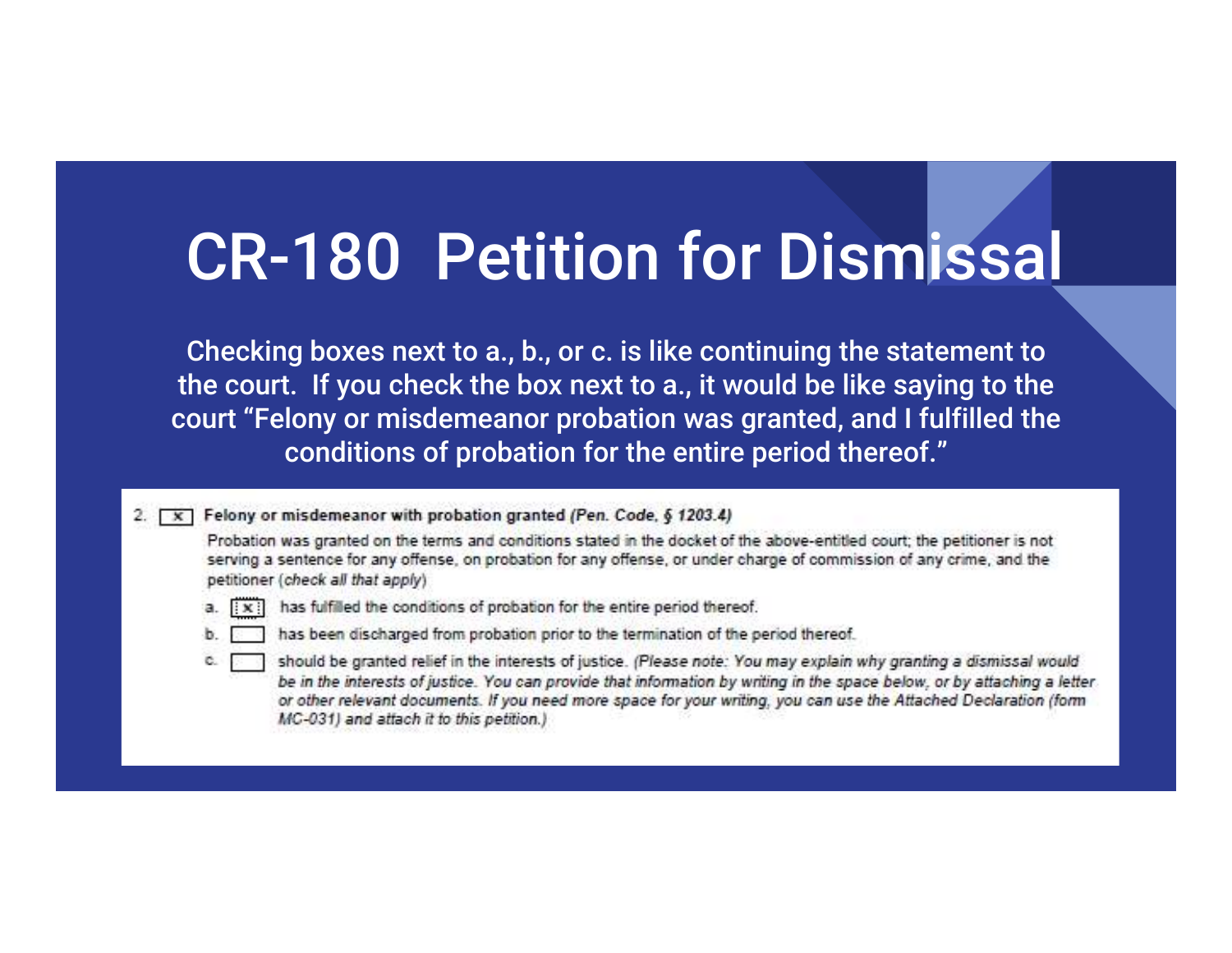| <b>CR-180 Petition for Dismissal</b> |
|--------------------------------------|
|--------------------------------------|

If you had your probation terminated ahead of schedule, you can tell the court that by checking box b. You may also check box c., if you also want to tell the court you think a dismissal of your conviction is in the interests of justice.

2. [ x ] Felony or misdemeanor with probation granted (Pen. Code, § 1203.4)

Probation was granted on the terms and conditions stated in the docket of the above-entitled court; the petitioner is not serving a sentence for any offense, on probation for any offense, or under charge of commission of any crime, and the petitioner (check all that apply)



- a. [ix] has fulfilled the conditions of probation for the entire period thereof.
- 

has been discharged from probation prior to the termination of the period thereof.

should be granted relief in the interests of justice. (Please note: You may explain why granting a dismissal would be in the interests of justice. You can provide that information by writing in the space below, or by attaching a letter. or other relevant documents. If you need more space for your writing, you can use the Attached Declaration (form MC-031) and attach it to this petition.)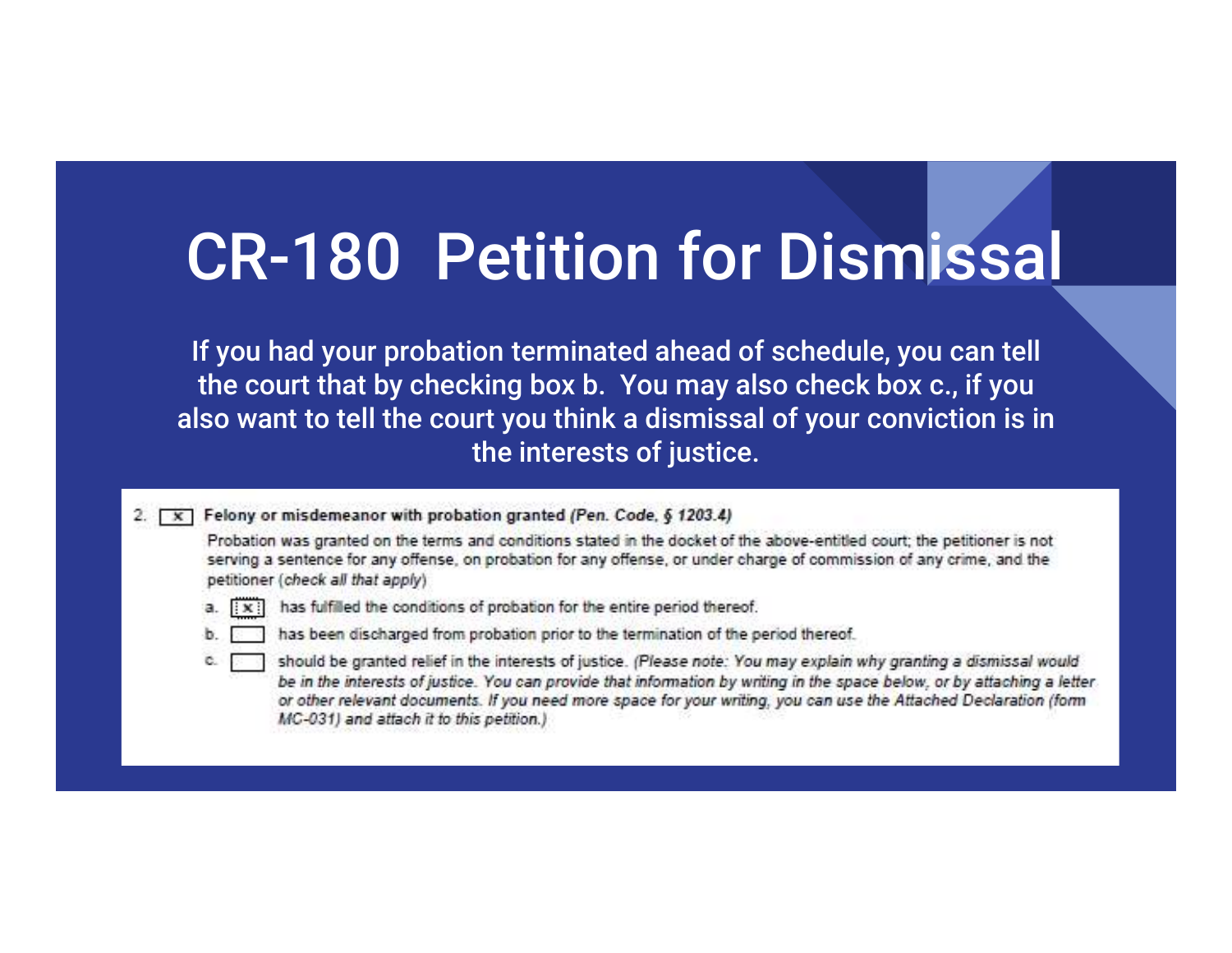Boxes 3-7 are less common, but may be more applicable to your case. Very generally:

3. Box 3 is appropriate if you were not granted probation but feel you can make a compelling case you have lived an exemplary life since your judgment was pronounced

4. Box 4 is appropriate if your conviction resulted from your having been a victim of human trafficking.

5 & 6. Boxes 5 or 6 may be appropriate under special circumstances in which felony matters have (or could have) resulted in county jail terms, rather than prison. Read the descriptions carefully.

7. Box 7 is appropriate in cases where entry of judgment was deferred in your matter.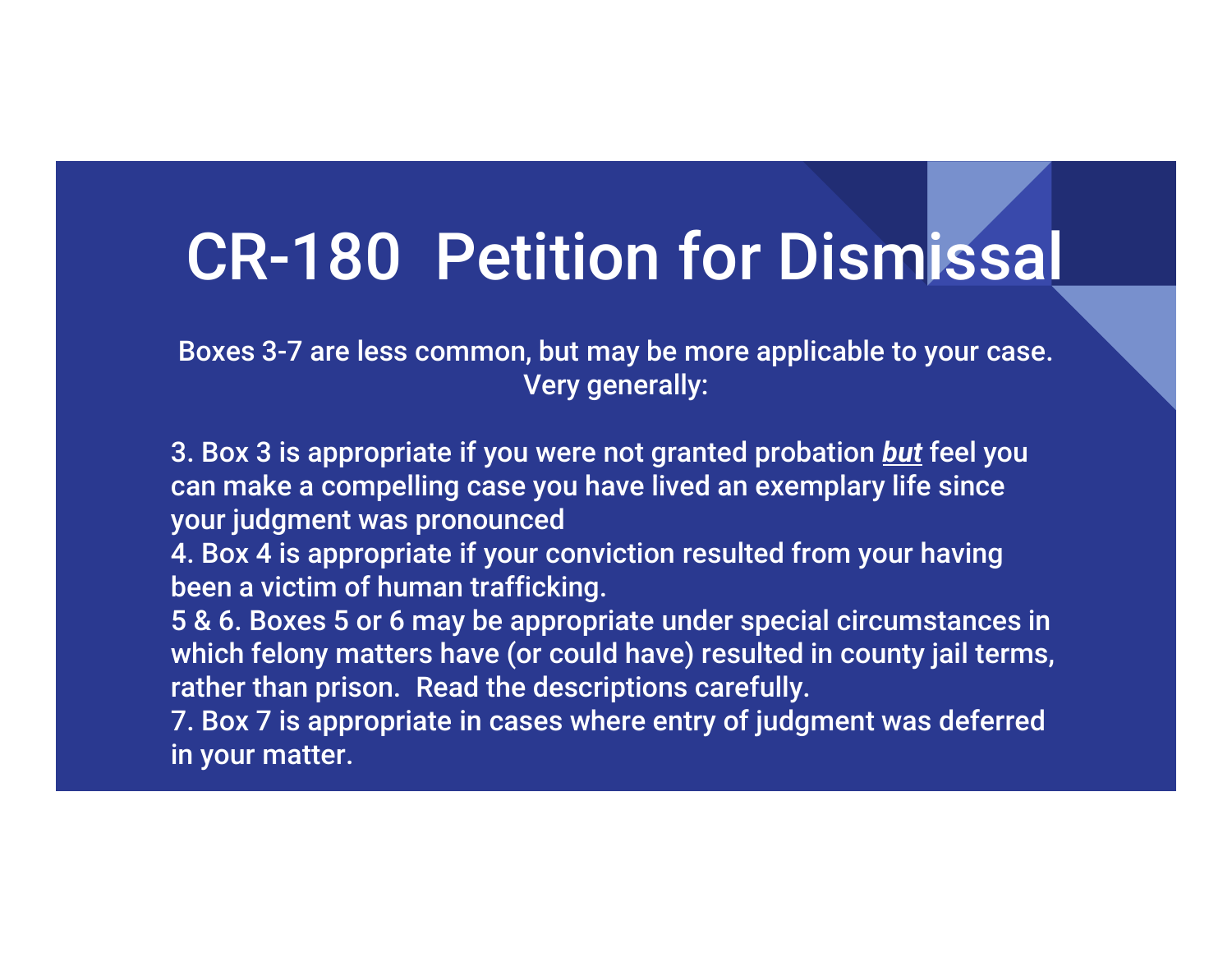Paragraphs 8 and 9 are your requests to the court.

You do not have to fill anything out for either.

Below that, you will date your document and fill in your contact information. You are the Petitioner, so sign right above where it says "Signature of Petitioner or Attorney"

After that, you are done with the CR-180.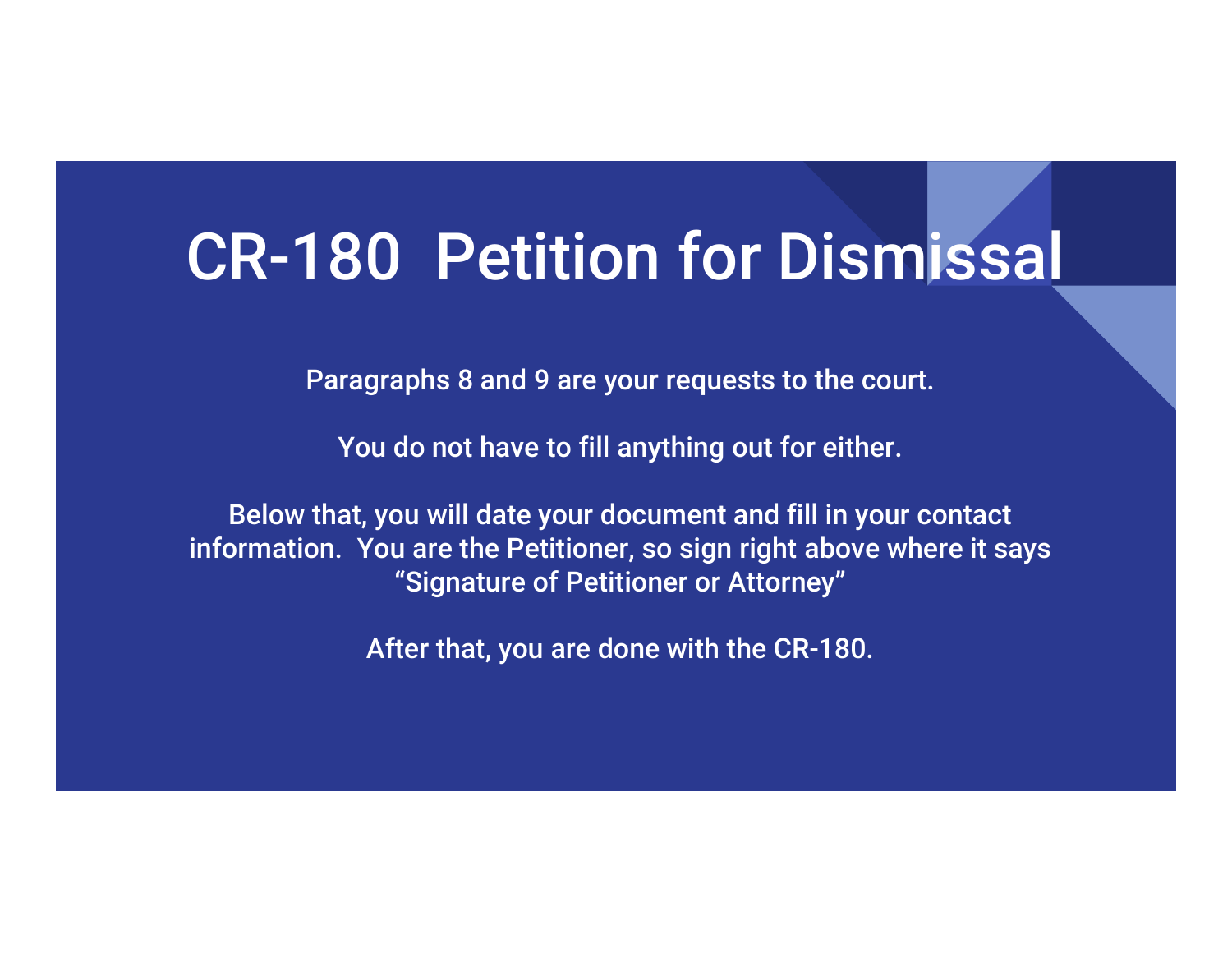#### CR-181 Order for Dismissal

Most of this form gets filled out by the court after your hearing.

Even though you do not fill in a lot of information, a copy of this form also gets served alongside the CR-180 on the DA and Probation Department before you file your original with the court.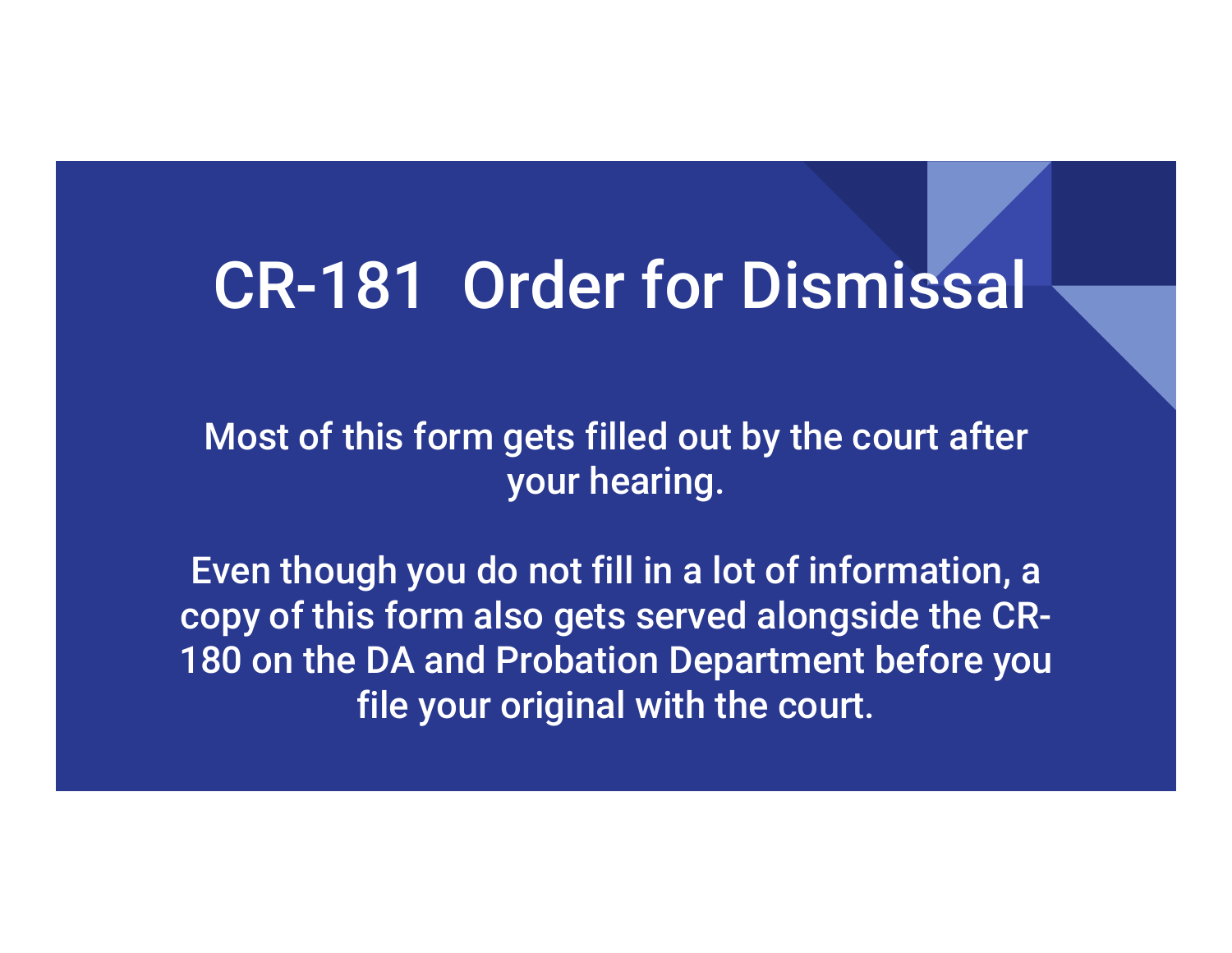# CR-181 Order for **Dismissal**

If you already completed the CR-180, you have everything you need to complete this form.

|                                     |                                                                                                             |                |                   | CR-181 |  |  |
|-------------------------------------|-------------------------------------------------------------------------------------------------------------|----------------|-------------------|--------|--|--|
| ATTORNEY OR PARTY WITHOUT ATTORNEY. | <b>STATE BAR NUMBER:</b>                                                                                    |                | FOR COURTUSE ONLY |        |  |  |
| NAME                                |                                                                                                             |                |                   |        |  |  |
| FIRM NAME                           |                                                                                                             |                |                   |        |  |  |
| STREET ADDRESS:                     |                                                                                                             | <b>BANKERS</b> |                   |        |  |  |
| CITY.                               | STATE                                                                                                       | ZIP CODE       |                   |        |  |  |
| TELEPHONE NO.                       | FAX NO.                                                                                                     |                |                   |        |  |  |
| E-MAIL ADDRESS:                     |                                                                                                             |                |                   |        |  |  |
| ATTORNEY FOR (name)                 |                                                                                                             |                |                   |        |  |  |
| PEOPLE OF THE STATE OF CALIFORNIA   |                                                                                                             |                |                   |        |  |  |
| v.                                  |                                                                                                             |                |                   |        |  |  |
| DEFENDANT:                          |                                                                                                             | DATE OF BIRTH: |                   |        |  |  |
|                                     | ORDER FOR DISMISSAL<br>(Pen. Code, §§ 17(b), 17(d)(2), 1203.4, 1203.4a, 1203.41, 1203.42, 1203.43, 1203.49) |                | CASE NUMBER       |        |  |  |

The court finds from the records on file in this case, and from the foregoing petition, that the petitioner (the defendant in the aboveentitled criminal action) is eligible for the following requested relief:

The court GRANTS the petition for reduction of a felony to a misdemeanor (maximum punishment of 384 days per Pen. Code, § 18.5) under Penal Code section 17(b) and/or for reduction of a misdemeanor to an infraction under Penal Code section 17(d)(2) and reduces

a. ALL FELONY CONVICTIONS in the above-entitled action.

b. ALL MISDEMEANOR CONVICTIONS in the above-entitled action.

- c. only the following convictions in the above-entitled action (specify charges and date of conviction):
- 2. The court DENIES the petition for reduction of a felony to a misdemeanor under Penal Code section 17(b) and/or for reduction of a misdemeanor to an infraction under Penal Code section 17(d)(2) for

a. ALL FELONY CONVICTIONS in the above-entitled action.

- b. ALL MISDEMEANOR CONVICTIONS in the above-entitled action.
- c. only the following convictions in the above-entitled action (specify charges and date of conviction):
- 3. The court GRANTS the petition for dismissal regarding the following convictions under Penal Code (check all that apply) § 1203.4 5 1203.4 5 1203.4 5 1203.4 5 1203.4 5 1203.42 5 1203.43 5 1203.49 not guilty be entered and that the complaint or information be, and is hereby, dismissed for (check one)

a. ALL CONVICTIONS OR PLEAS FOR DEFERRED ENTRY OF JUDGMENT in the above-entitled action.

b. only the following convictions or pleas for deferred entry of judgment in the above-entitled action (specify charges and date of conviction or plea for deferred entry of judgment):

Form Approved for Optional Use<br>Judicial Council of California<br>CR-181 [Rev. January 1, 2019]

ORDER FOR DISMISSAL

Page 1 of 2 Penal Code, §§ 17(b), 17(d)(2), 1203 4, 1203 4e,<br>1203 41, 1203 42, 1203 43, and 1203 49